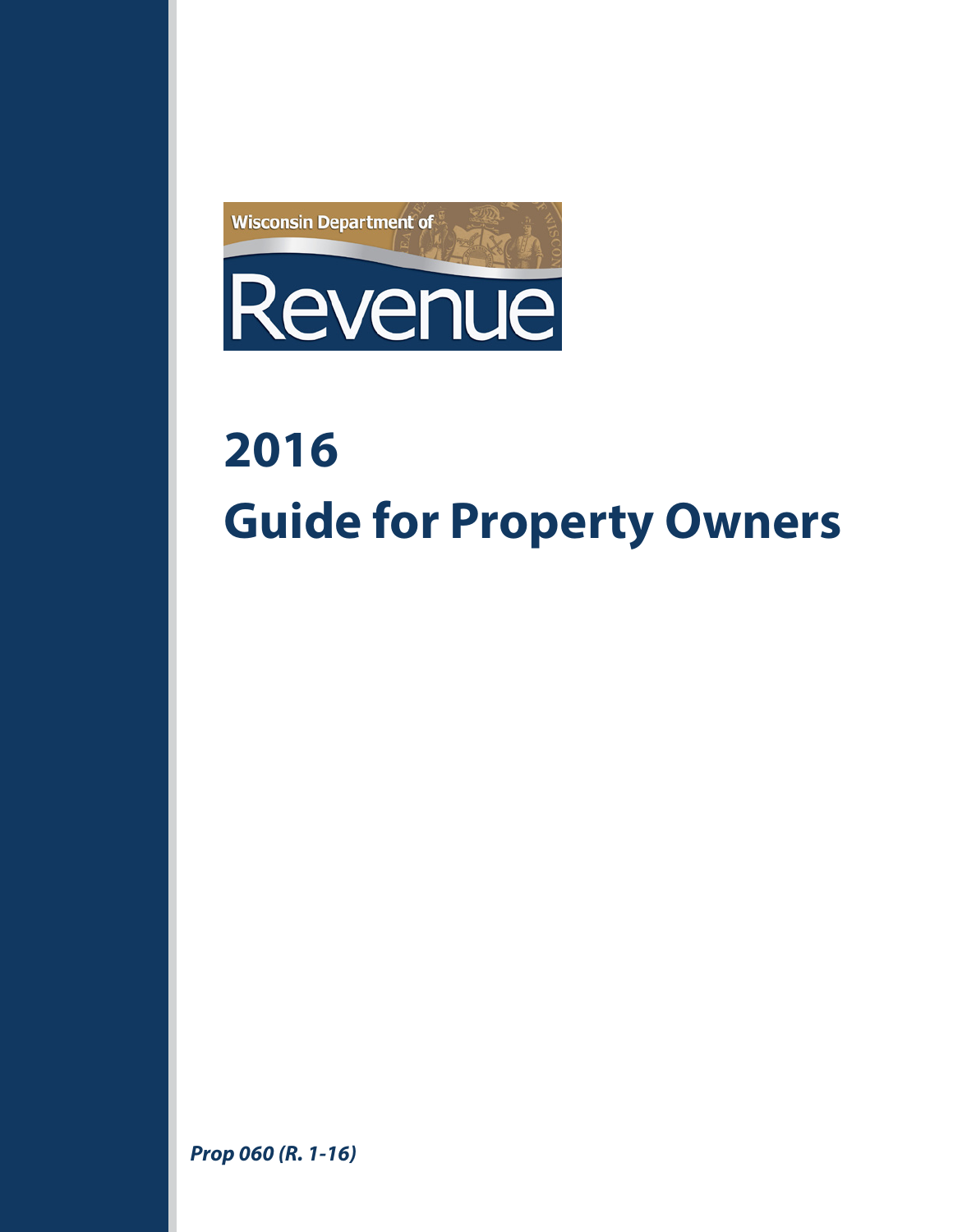## <span id="page-1-0"></span>**Table of Contents**

| $\mathbf{I}$ . | $\overline{\mathbf{3}}$ |
|----------------|-------------------------|
| Н.             | $\overline{3}$          |
|                | $\overline{\mathbf{3}}$ |
|                | $\overline{\mathbf{3}}$ |
|                | $\overline{4}$          |
|                | $\overline{4}$          |
| III.           | $\overline{4}$          |
| IV.            | 6                       |
|                | 6                       |
|                | 6                       |
| V.             |                         |
|                | $\overline{7}$          |
|                | $\overline{7}$          |
|                |                         |
|                | $\overline{9}$          |
|                |                         |
|                |                         |
|                |                         |
|                |                         |
| VI.            |                         |
|                |                         |
|                |                         |
| VII.           |                         |
|                |                         |
|                |                         |
|                |                         |
|                |                         |
|                |                         |
|                |                         |
|                |                         |
|                |                         |
|                |                         |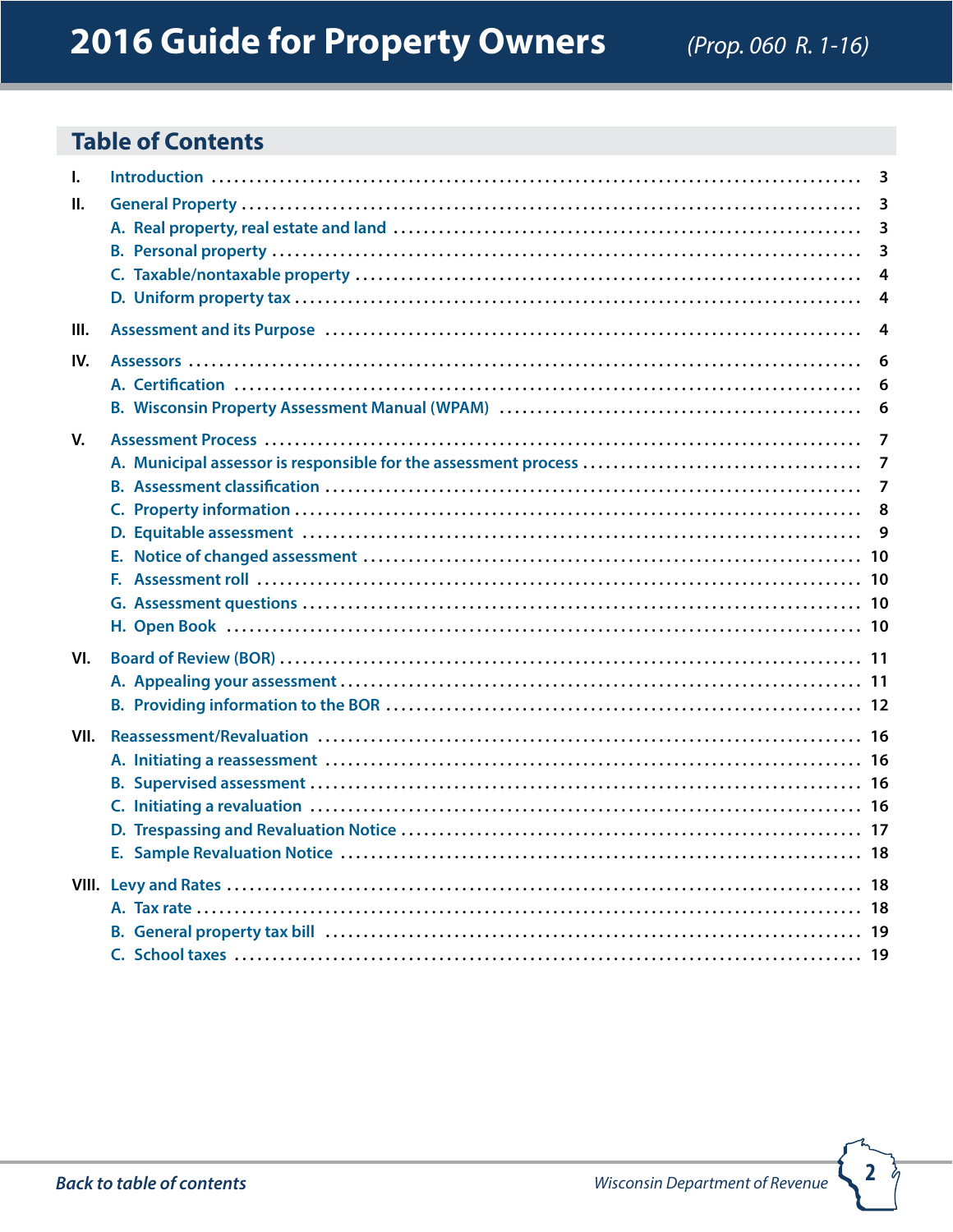## <span id="page-2-0"></span>**2016 Guide for Property Owners** *(Prop. 060 R. 1-16)*

| IX.  |    |  |
|------|----|--|
|      |    |  |
|      |    |  |
|      |    |  |
|      |    |  |
|      |    |  |
|      | Е. |  |
| Χ.   |    |  |
|      |    |  |
|      |    |  |
|      |    |  |
|      |    |  |
| XI.  |    |  |
| XII. |    |  |
|      |    |  |
|      |    |  |
| XV.  |    |  |
|      |    |  |
|      |    |  |

## **I. Introduction**

This guide provides general information about property assessment and taxation. Contact your local assessor for information about your property assessment and your local clerk for information about your property taxes.

## **II. General Property**

Defined by state law, general property includes all taxable real and personal property, except property taxed under special provisions (ex: utility, forest crop, woodland tax, and managed forest property).

## **A. Real property, real estate and land**

The land and all buildings, improvements, fixtures, and rights and privileges connected with the land.

## **B. Personal property**

All goods, wares, merchandise, chattels and effects of any nature or description having any marketable value and not included in real property.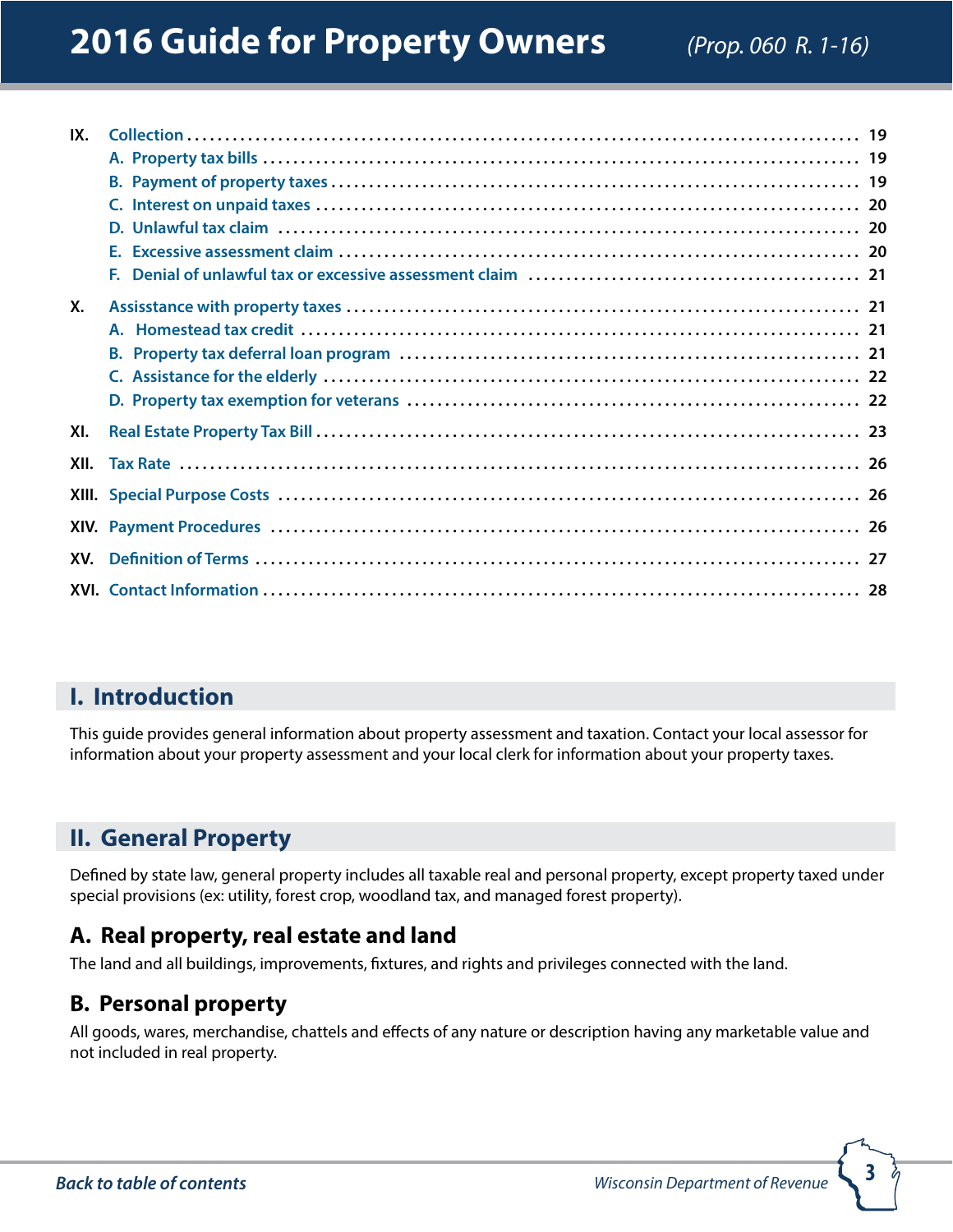## <span id="page-3-0"></span>**2016 Guide for Property Owners** *(Prop. 060 R. 1-16)*

## **C. Taxable/nontaxable property**

#### **All property is taxable unless exempted by state law. Common property types exempt by state law:**

- State and municipal property
- Public and private school property
- Cemeteries
- Property used for abatement of air and water pollution
- Household furniture and furnishings
- Manufacturing machinery specific processing equipment
- Apparel and musical instruments for personal use
- Money, bonds and stocks
- Motor vehicles and aircraft
- Livestock, inventories and merchant's stocks
- Computers and electronic peripheral equipment

## **D. Uniform property tax**

Article VIII of the State Constitution requires the uniform taxation of property. Article VIII also provides the following property taxation standards:

- Legislature prescribes taxes on forest property
- Taxation of agricultural land and undeveloped land does not need to be uniform with the taxation of other real property

The state legislature enacts all property tax and assessment laws. The property tax assessment laws are covered in [Chapter 70](http://docs.legis.wisconsin.gov/statutes/statutes/70/_3) of the Wisconsin Statutes.

## **III. Assessment and Its Purpose**

An assessment is the value an assessor places on your property. This value determines what portion of the local property tax levy is covered by your property.

## **General property tax components**

There are two basic components in any tax, the base and the rate. Multiplying the base times the rate, determines the tax amount.

#### **1. Property tax base/rate**

The base is the value of all taxable property in the district. The clerk calculates the rate after the governing body of the town, village or city determines how much money must be raised from the property tax. In Wisconsin, the town, village,or city treasurer collects property taxes for the municipality, the school, the county and the state.

The assessor of each taxation district determines the assessed value of all taxable property, with the exception of manufacturing property. The Wisconsin Department of Revenue (DOR) annually assesses all manufacturing property in the state. The assessor is appointed or elected at the local level.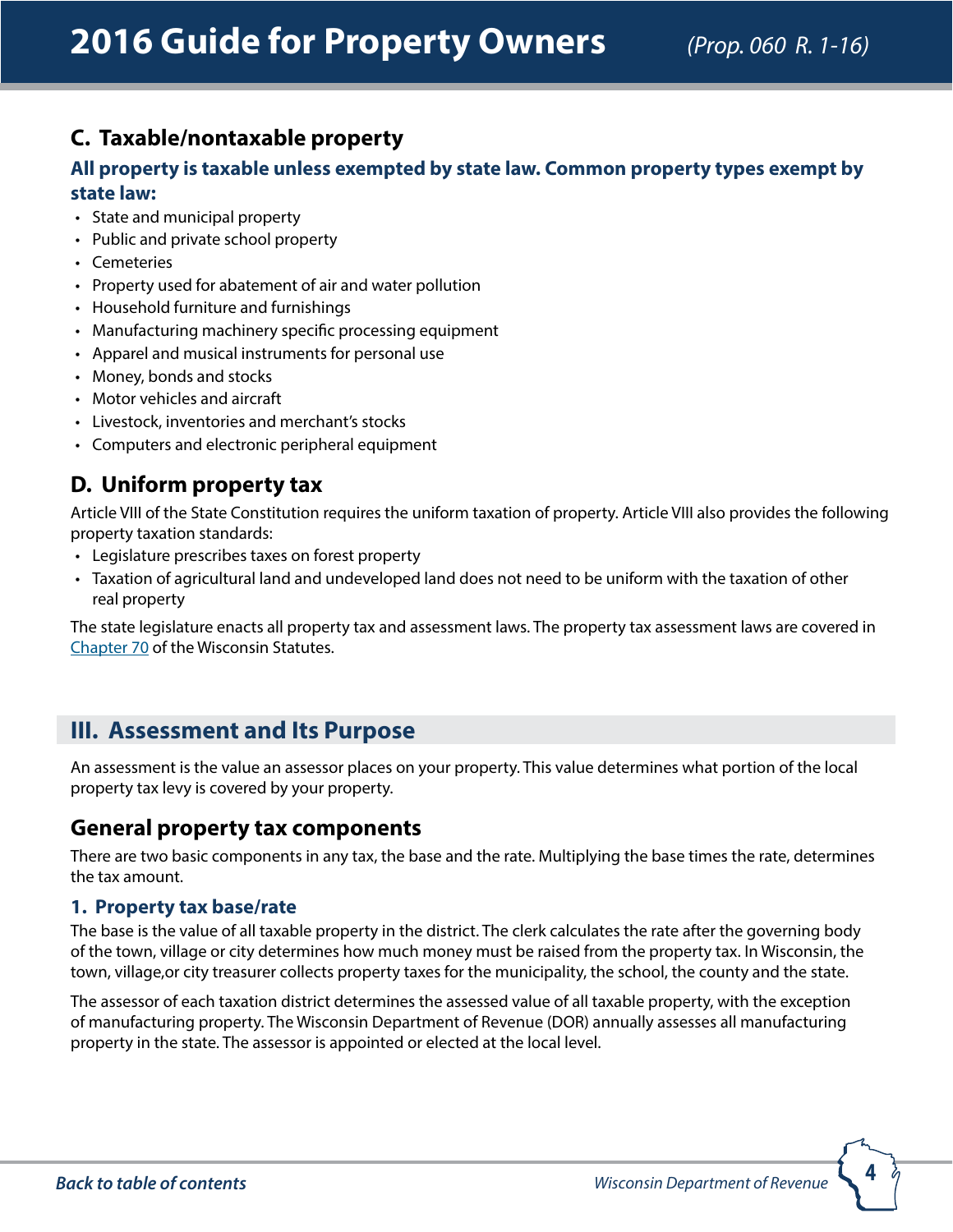#### **2. Assessed value vs. equalized value**

#### **a. Assessed value**

The value the local assessor places on each real property parcel and on each individual's taxable personal property. Under state law, all non-agricultural assessments must be based on the property's market value as of January 1. State law recognizes that every municipality cannot be assessed exactly at market value each year. The law requires that each municipality is within 10 percent of market value once every five years. Assessed values are used to distribute the municipality's tax burden among the individual property owners.

#### **b. Equalized value**

It is necessary for the DOR to determine an equalized value by taxing jurisdiction. Equalized values are needed since property is assessed in different taxing districts at different percentages of market value. Uniform values are called equalized values because local levels of assessment are equalized and all non-agricultural property are valued on an equal basis, namely 100 percent of market value. The equalized values are used for apportioning county property taxes, public school taxes, vocational school taxes and for distributing property tax relief.

**Note:** The assessed value is important for maintaining equity among individual taxpayers within the municipality while the equalized value maintains equity between municipalities and counties.

#### **c. Uses of equalized value**

Equalized values are used by the taxing jurisdictions (ex: school districts, counties, state) to apportion their tax levies among municipalities. Apportioning is the process of dividing the tax levies for each taxing jurisdiction among all of the municipalities that contain territory in the jurisdiction, based on each district's total value. (ex: a state levy would be apportioned among all of the municipalities in the state; an individual county's levy among all of the municipalities in the county; and a school levy among all of the municipalities in the school district).

The value of all property in different municipalities (but in the same taxing jurisdiction) must be known to calculate how much of the total tax levy to apportion to each municipality. The values determined by local assessors cannot be used to apportion levies among different municipalities. To do so would violate the rule of uniformity, since the assessed values are not comparable among municipalities, whereas the equalized values are all at market value.

#### **This mathematical example helps show how equalized values are used.**

#### **Example:**

- County has within its borders three primary assessment districts: town, city and village
- County wishes to levy a property tax of \$40,000
- Since the county has no assessment roll of its own, it will apportion the total levy among the three primary assessment districts by sending a bill to each of them
- The assessed and equalized value of three primary assessment districts and the county are shown below

|                     | Local<br><b>Assessed Value</b> | % to County Total<br>of Assessed Value | <b>Full Value or</b><br><b>Equalized Value</b> | % to County Total<br>of Equalized Value | <b>Ratio of Assessed</b><br>to Equalized Value |
|---------------------|--------------------------------|----------------------------------------|------------------------------------------------|-----------------------------------------|------------------------------------------------|
| Town                | 2,100,000                      | 28.4 %                                 | 2,000,000                                      | 25 %                                    | 105 %                                          |
| City                | 4,500,000                      | 60.8%                                  | 5,000,000                                      | 62.5%                                   | 90%                                            |
| Village             | 800,000                        | 10.8%                                  | 1,000,000                                      | 12.5 %                                  | 80%                                            |
| <b>County Total</b> | 7,400,000                      | 100.0%                                 | \$8,000,000                                    | 100.0%                                  |                                                |

Since the county levy is a levy on property, the most logical way to apportion that levy among the districts is according to the proportionate amount of property in each district.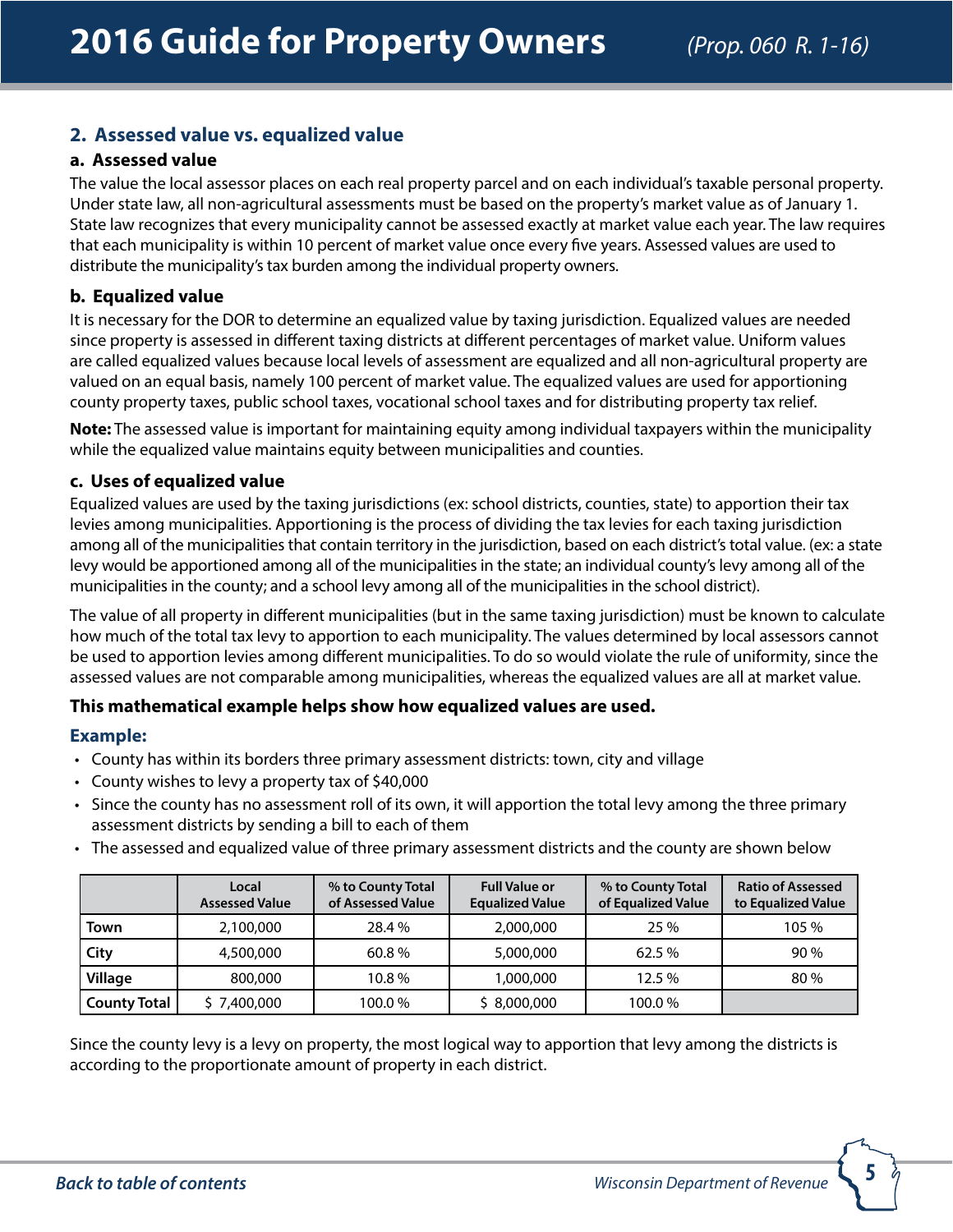## <span id="page-5-0"></span>**2016 Guide for Property Owners** *(Prop. 060 R. 1-16)*

#### **If the assessed values were used, the apportionment of the county levy would be:**

| Du using the courtined velues, the speed |  |  |                                                   |  |  |  |
|------------------------------------------|--|--|---------------------------------------------------|--|--|--|
| \$40,000<br><b>Total County Levy</b>     |  |  |                                                   |  |  |  |
|                                          |  |  | Village 10.8% of \$40,000 = $\frac{1}{2}$ \$4,320 |  |  |  |
| City                                     |  |  | 60.8 % of $$40,000 = $24,320$                     |  |  |  |
| Town                                     |  |  | $28.4\%$ of \$40,000 = \$11,360                   |  |  |  |

**By using the equalized values, the apportionment of the county levy is changed substantially:**

| \$40,000<br><b>Total County Levy</b> |  |  |  |  |                                                |  |
|--------------------------------------|--|--|--|--|------------------------------------------------|--|
|                                      |  |  |  |  | Village 12.5 % of \$40,000 = $\frac{5,000}{ }$ |  |
| City                                 |  |  |  |  | 62.5 % of $$40,000 = $25,000$                  |  |
| Town                                 |  |  |  |  | $25.0\%$ of \$40,000 = \$10,000                |  |

While the example relates only to the apportionment of the county tax, the apportionment of school tax, sanitary districts and other apportionments follow a similar pattern. There are over 100 statutory uses of equalized values.

### **IV. Assessors**

## **A. Certification**

State law requires assessors to be [certified by DOR.](https://www.revenue.wi.gov/training/assess/index.html) Certification involves an exam that tests their knowledge of appraisal and assessment law and administration. While there is no formal training required, assessors must show that they have acquired the knowledge essential to do a satisfactory job through successful completion of the certification exam.

In addition, many full time assessors in Wisconsin are active in professional organizations with established professional standards for assessors and appraisers. The municipally employed assessor and the independently contracted assessor and their staffs (except clerical help) must have current assessor certification at the appropriate level.

#### **Five levels of assessor certification:**

- 1. Assessment Technician
- 2. Property Appraiser
- 3. Assessor 1
- 4. Assessor 2
- 5. Assessor 3

## **B. Wisconsin Property Assessment Manual (WPAM)**

The [WPAM](http://www.revenue.wi.gov/html/govpub.html) specifies technical, procedural and administrative practices. It also defines procedures, policies, legal decisions and assessor performance expectations.

State law [\(sec. 73.03, Wis. Stats.](http://docs.legis.wisconsin.gov/statutes/statutes/73/03)), provides the authority for preparing the WPAM. The law requires DOR to prepare a manual that discusses and illustrates accepted assessment methods, techniques and practices with a view to more nearly uniform and more consistent assessments of property at the local level. It also requires that the manual be amended by DOR from time to time to reflect advances in the science of assessment, court decisions concerning assessment practices, costs, and statistical and other information deemed valuable to local assessors by the DOR.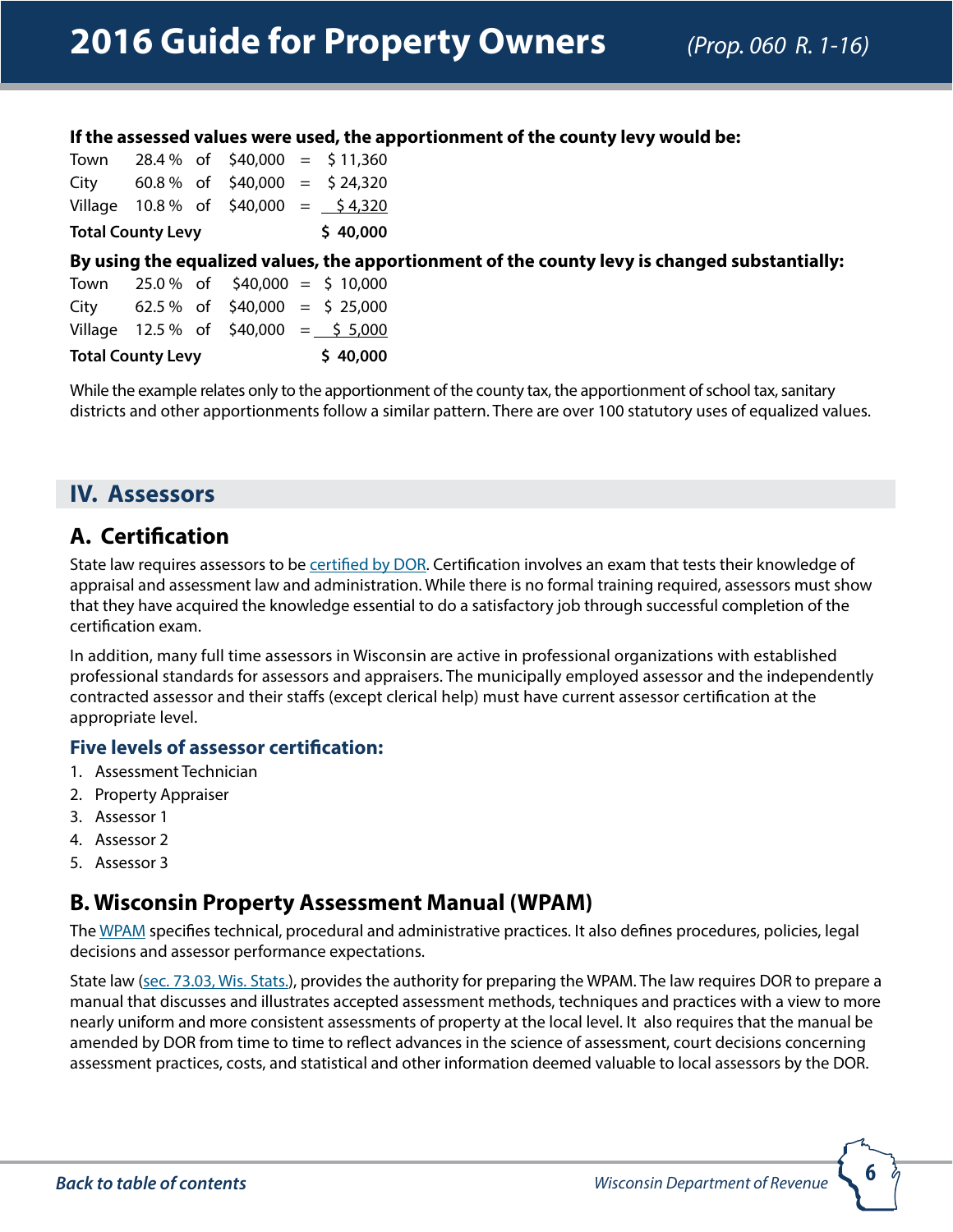## <span id="page-6-0"></span>**V. Assessment Process**

#### **A. Municipal assessor is responsible for the assessment process:**

- **• Discover** all real and personal property is subject to tax unless exempted by law
- **• List –** property characteristics determine value
- **• Value –** determine the value subject to property tax

## **B. Assessment classification**

State law requires the assessor to classify land on the basis of use. Classification affects the assessed value.

#### **Eight statutory classifications for real property:**

- **• Residential (Class 1)** [sec. 70.32\(2\)\(c\)3., Wis. Stats.](http://docs.legis.wisconsin.gov/statutes/statutes/70/32/2/c/3)
	- » Any parcel (or part of a parcel) of untilled land not suitable for the production of row crops, on which a dwelling or other form of human abode is located
	- » Vacant land where the most likely use is residential development
	- » Mobile homes assessed as real property are classified as residential
	- » Apartment buildings of up to three units are also classified as residential

#### **• Commercial (Class 2) –**

- » Land and improvements primarily devoted to buying and reselling goods
- » Includes the providing of services in support of residential, agricultural, manufacturing and forest uses

#### **• Manufacturing (Class 3)**

- » State law ([sec. 70.995, Wis. Stats.\)](http://docs.legis.wisconsin.gov/statutes/statutes/70/995), provides for the state assessment of manufacturing property
- » Contact the Manufacturing Bureau District Office for information on qualifying uses

#### **• Agricultural (Class 4)**

- » State law ([sec. 70.32\(2\)\(c\)1g., Wis. Stats.\)](http://docs.legis.wisconsin.gov/statutes/statutes/70/32/2/c/1g), describes this as "land, exclusive of buildings and improvements, which is devoted primarily to agricultural use"
- » Land devoted primarily to the production of crops (excluding forestry operations) or the keeping, grazing, or feeding of livestock for the sale of livestock or livestock products
- » Buildings and dwellings associated with growing, production and associated services are classified as "Other" (Class 7)
- » [Agricultural Assessment Guide for Wisconsin Property Owners](http://www.revenue.wi.gov/html/govpub.html) provides classification examples

#### **• Undeveloped (Class 5) –** [sec. 70.32\(2\)\(c\)4., Wis. Stats.](http://docs.legis.wisconsin.gov/statutes/statutes/70/32/2/c/4)

- » Areas commonly called marshes, swamps, thickets, bogs or wet meadows
- » Fallow tillable land (assuming agricultural use is the land's highest and best use)
- » Road right-of-way, ponds and depleted gravel pits
- » Land because of soil or site conditions is not producing or capable of producing commercial forest products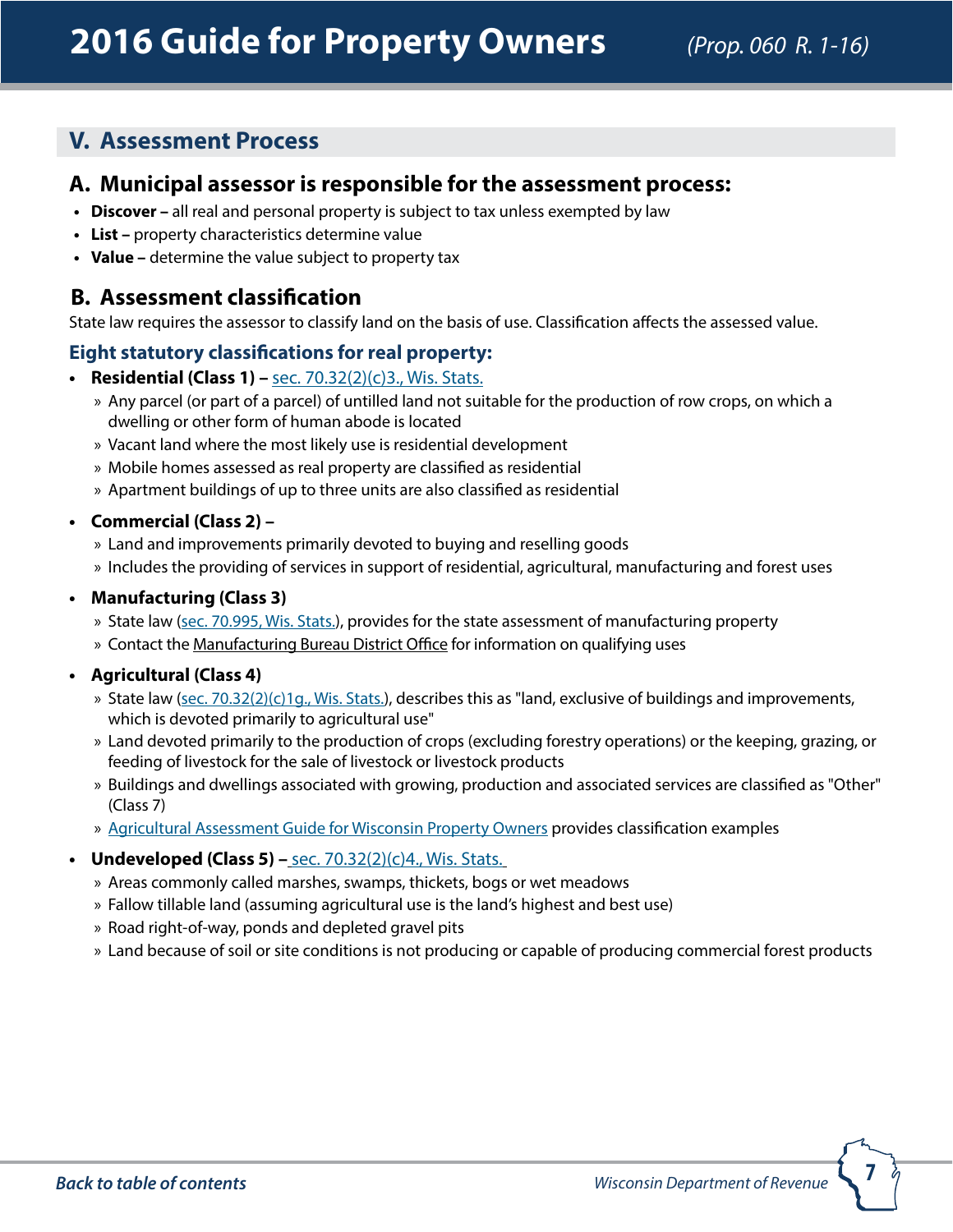#### <span id="page-7-0"></span>**• Agricultural forest (Class 5m)**

- » Under state law ([sec. 70.32\(2\)\(c\)1d, Wis. Stats.](http://docs.legis.wisconsin.gov/statutes/statutes/70/32/2/c/1d)), defines agricultural forest as land producing or is capable of producing commercial forest products, if the land satisfies any of the following:
	- Forest land is contiguous to a parcel that is classified in whole as agricultural land. The forest land and the contiguous agricultural parcel must have the same owner. Contiguous includes separated only by a road.
	- Forest land is located on a parcel containing agricultural land for the January 1, 2004 assessment and on January 1 of the current assessment year
	- Forest land is located on a parcel where at least 50 percent of the acreage was converted to agricultural land for the January 1, 2005 assessment year or thereafter
- » [Agricultural Assessment Guide for Wisconsin Property Owners](http://www.revenue.wi.gov/html/govpub.html) provides classification examples
- **• Productive forest land (Class 6)** [sec. 70.32\(2\)\(c\)2., Wis. Stats.](http://docs.legis.wisconsin.gov/statutes/statutes/70/32/2/c/2)
	- » Land producing or capable of producing commercial forest products. Forest land cannot include buildings and improvements.
	- » Forested areas that are managed or set aside to grow tree crops for "industrial wood" or to obtain tree products (ex: sap, bark, seeds)
	- » Forested areas with no commercial use made of the trees, including cutover
	- » Cherry orchards, apple orchards and Christmas tree plantations are classified as agricultural property
	- » Lands designated Forest Crop Land and Managed Forest Land by the Department of Natural Resources are entered separately in the assessment roll
	- » Improvements on Forest Crop Lands and Managed Forest Land must be listed as personal property under state law [\(sec. 77.04\(1\)](http://docs.legis.wisconsin.gov/statutes/statutes/77/I/04/1) and [sec. 77.84, Wis. Stats.\)](http://docs.legis.wisconsin.gov/statutes/statutes/77/VI/84)
	- » Forested areas primarily held for hunting, trapping or in the operation of game preserves, must be classified as forest, unless clearly operated as a commercial enterprise or exempt
- **• Other (Class 7)** [sec. 70.32\(2\)\(c\)1m., Wis. Stats.](http://docs.legis.wisconsin.gov/statutes/statutes/70/32/2/c/1m)

Buildings and improvements on a farm (ex: houses, barns and silos along with the land necessary for their location and convenience)

## **C. Property information**

Wisconsin has an annual assessment. This means that each year's assessment is a new assessment. The assessor is not obligated to keep the same assessment each year. The assessor may change your assessment because of building permits or sales activity even if he or she did not inspect your property.

The law requires that property be valued from actual view or from the best information that can be practicably obtained. An interior inspection results in a better quality assessment. It is not always possible to conduct interior inspections.

If a property owner denies entry to view the property, the assessor sends a certified letter requesting entrance to the property to view it. If the property owner still refuses admittance, the assessor values the property using the best evidence available. This is commonly referred to as a doomage assessment.

#### **1. Sale of the property**

- When a property sells, the assessor must review the sale
- Assessor verifies the facts surrounding the sale to determine if it is an arm's-length sale and usable for assessment purposes, this may include an interior inspection of the property
- Assessor uses sales to update assessments in a municipality when conducting a revaluation [\(see page 16\)](#page-15-0)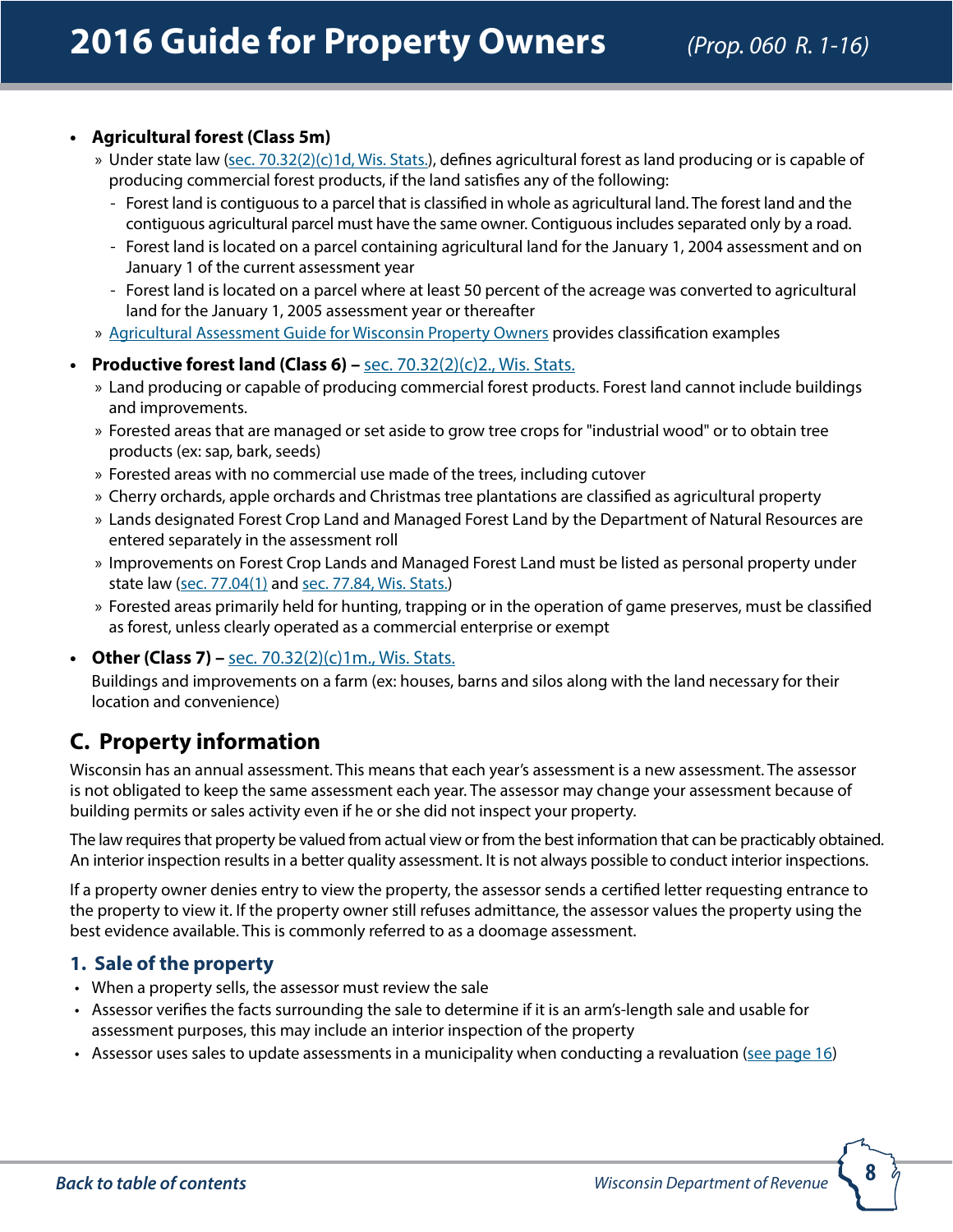#### <span id="page-8-0"></span>**2. New construction and improvement maintenance**

- Under state law, the assessment must be based on the market value of the improvement. The assessor looks at how much the total value of the building and land changed due to the improvement. The cost may not be the true measure of any change in market value. However, under many circumstances, a prudent property owner will calculate the change in value due to remodeling approximates the cost of such work. If there is an increase in market value, it should be reflected in an increase in assessed value.
- If a building is under construction as of January 1, the best way for the assessor to get this information is with an on-site inspection and recording the data on the appropriate property record card
- On-site inspection reveals new or remodeled improvements not previously recorded
- If the property owner started new or remodeled improvements before January 1 (the assessment day) and finished after January 1, the assessor must find out how much was completed as of January 1 and value the uncompleted improvements along with the existing improvements as of that date
- Normal home repairs and maintenance generally prevent property values from falling and usually do not warrant a change in the assessment

#### **Example:**

A property is worth \$90,000. As of January 1, the property owner started an addition, but only has a foundation. The property should be appraised at the \$90,000 plus the value of the foundation as of January 1. In such a case, the value of the foundation should be determined by the construction cost and could possibly be verified with construction receipts or the building permit.

## **D. Equitable assessment**

If your property's assessment ratio is similar to the assessment level of the taxation district (see [Definition of Terms](#page-26-0) section of this guide), then your assessment is equitable. To determine your property's assessment ratio, divide your property's assessed value by your property's current market value.

#### **Your Property's Assessed Value = X% Current Market Value of Your Property**

To make a sound decision, you must know your property's assessed value, current market value and the assessment level of the taxation district.

#### **1. Sources of information are listed below:**

- Property's assessed value is recorded in the assessment roll and is shown on your tax bill
- Purchase price is usually the best evidence of market value if you have recently purchased the property
- Sale price of other property comparable to yours is the next best evidence of market value
- Professionally prepared appraisal is a reliable estimate of market value
- Assessment level of the taxation district to view, contact the assessor
- Estimated fair market value of your property (determined by dividing your assessment by the assessment level) is shown on your tax bill

#### **2. Assessment compliance**

- State law recognizes the difficulties in maintaining annual full value assessments and requires each municipality to assess property within ten percent of full value at least once every five years
- State law requires uniform assessments of and between each property class. Each major class must be within ten percent of the other major classes at least once every five years. A major class is defined as having more than 5 percent of the full value of the taxation district. For purposes of this law, the only classes considered are residential, commercial, personal, and the sum of undeveloped, agricultural forest, productive forest and other.
- DOR orders a state-supervised assessment after seven consecutive years of non-compliance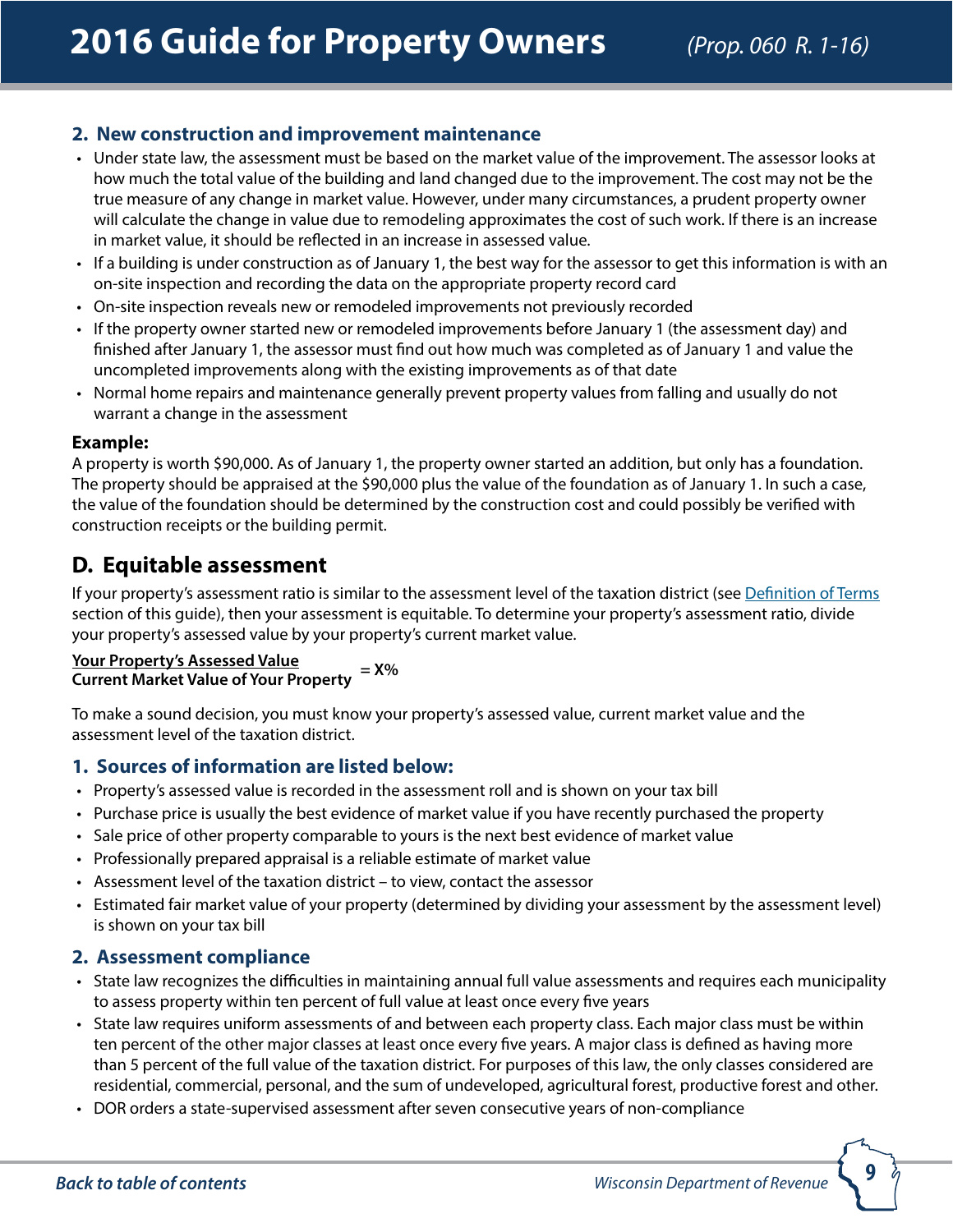## <span id="page-9-0"></span>**E. Notice of changed assessment**

Under state law ([sec. 70.365, Wis. Stats.\)](http://docs.legis.wisconsin.gov/statutes/statutes/70/365), whenever an assessor changes the total assessment of any real property (or any improvements on Managed Forest Land that are taxed as personal property under sec. 77.84(1), Wis. Stats. by any amount, the owner must be notified. However, failure to receive a notice does not affect the validity of the changed assessment.

The notice must be in writing and mailed at least 15 days (30 days in revaluation years) prior to the BOR meeting (or meeting of the Board of Assessors if one exists). The notice contains the changed assessment amount and the time, date and place of the local BOR (or Board of Assessors) meeting. The notice must include information notifying the owner of the procedures to use to object to the assessment. The notice requirement does not apply to personal property assessed under [Chapter 70](http://docs.legis.wisconsin.gov/statutes/statutes/70/_4).

## **F. Assessment roll**

Each property is described in books called "assessment rolls" that are open for examination at the clerk's or assessor's office during regular office hours. You may also view properties other than your own. Personal Property rolls are generally kept in alphabetical order by name of the owner.

#### **Assessment roll contains the following for each property:**

- Parcel number (also appears on tax bill)
- Property owner's name and address
- Legal description of the property
- Assessed values, by class

### **G. Assessment questions**

#### **Contact your assessor if you have questions about your assessment:**

- When you meet with your assessor, review your property records and discuss how your assessment was made
- Assessors maintain a record of your property, which includes a physical description and information on how your assessment was developed
- These property records are considered open records, which means the public has the right to inspect them. This right does not include information gathered under a pledge of confidentiality or where access is restricted by law, such as personal property returns
- You may also view the records for other properties
- Discussing your assessment with the assessor may eliminate the need for a formal appeal to the BOR

## **H. Open Book**

#### **Attend the Open Book if you are unable to meet with your assessor:**

- Open Book refers to a period of time (before BOR begins) when the completed assessment roll is open for examination
- Assessor must be present for at least two hours while the assessment roll is open
- State law [\(sec. 70.45, Wis. Stats.](http://docs.legis.wisconsin.gov/statutes/statutes/70/45)), requires the municipal clerk (or commissioner of assessments in 1st class cities) to publish or post a notice specifying the open book date(s) at least 15 days (30 days in revaluation years) before the first day the assessment roll is open for examination
- Instructional materials on appealing your assessment to the BOR should be available at the open book
- At Open Book, the assessor is allowed to make any changes that are necessary to perfect the assessment roll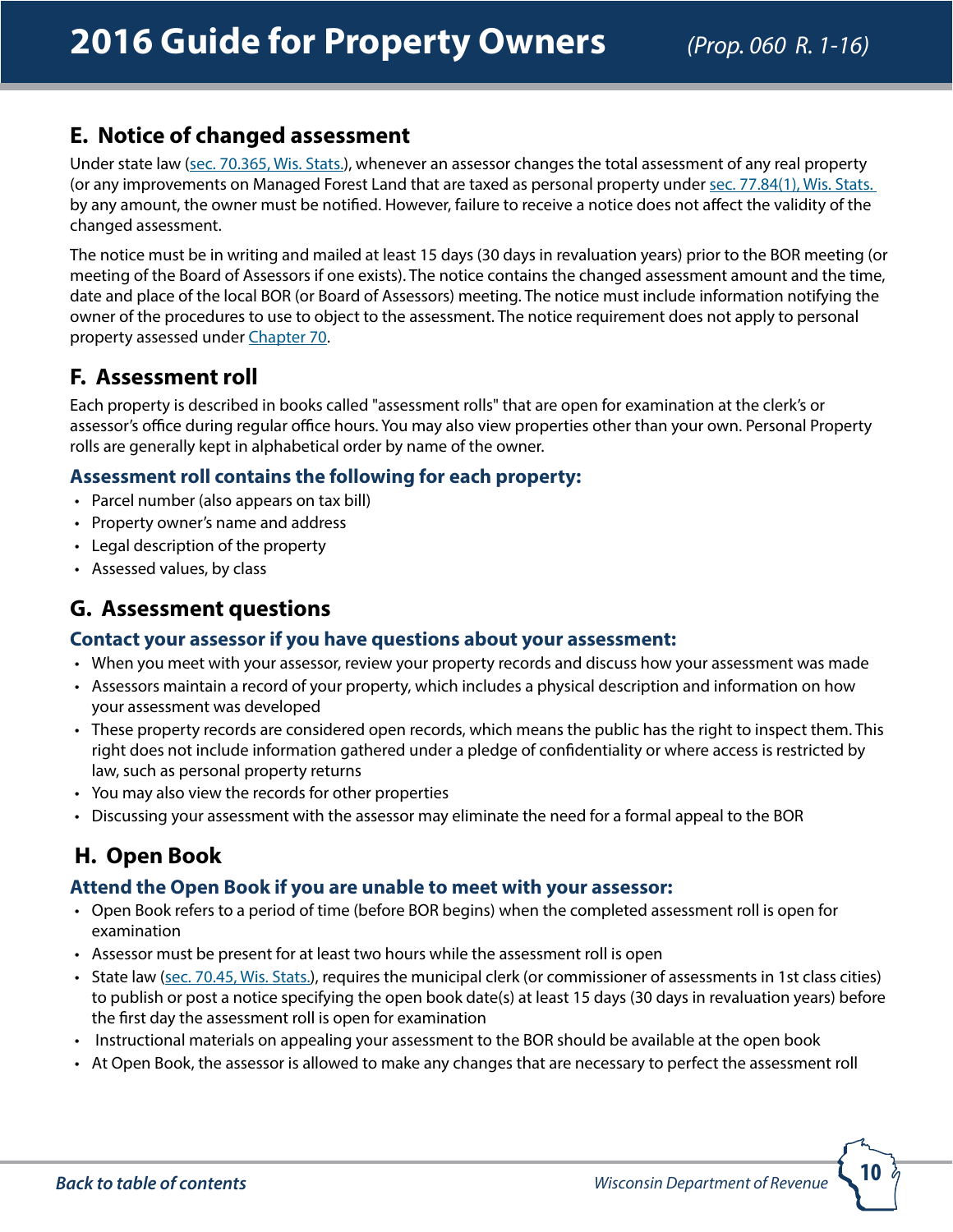## <span id="page-10-0"></span>**VI. Board of Review (BOR)**

#### **A. Appealing your assessment**

If you disagree with your assessment, under state law [\(sec. 70.47, Wis. Stats.](http://docs.legis.wisconsin.gov/statutes/statutes/70/47)), you may appeal the assessment. The BOR is the first step in the appeal process (except for appeals to properties in cities with a Board of Assessors as described previously). There is a local BOR for all property assessed by the local assessor. The Wisconsin Board of Assessors reviews manufacturing property assessed by the state assessors.

You may also appeal the property classification since it affects the assessed value of land classified as agricultural, undeveloped and agricultural forest.

The property owner cannot appeal to the circuit court under an action for certiorari or to DOR under state law [\(sec.](http://docs.legis.wisconsin.gov/statutes/statutes/70/85)  [70.85, Wis. Stats.](http://docs.legis.wisconsin.gov/statutes/statutes/70/85)), unless he or she first appears before the BOR.

#### **1. Requirements to appeal an assessment to the BOR**

- a. If you intend to file an objection, you must file a written or oral notice of intent to appeal with the BOR clerk at least 48 hours before the first scheduled BOR meeting
	- 1) BOR may waive the 48-hour notice deadline
	- 2) If it is shown good cause and the submitted written objection within the first two hours of the BOR's first scheduled meeting, the BOR may waive the 48-hour notice requirement
	- 3) BOR may also waive the requirement up to the end of the fifth day of the BOR session if you submit proof of extraordinary circumstances for failing to meet the 48-hour notice and failing to appear during the first two hours of the first scheduled meeting
- b. You must file a completed written and signed form of objection to property assessment with the BOR clerk within the first two hours of the BOR's first scheduled meeting
	- 1) Objection should be filed in writing at least 48 hours before the BOR's first meeting
	- 2) You must object to the property's total value
	- 3) If an improved parcel, you cannot object to only the land value or only the improvement value
	- 4) Objection forms are available from the local clerk

The BOR is responsible for raising and lowering any incorrect valuations and for correcting any errors in the roll.

**Note:** The BOR's function is not one of valuation, but of deciding if the facts presented, under oath before the BOR, are valid. All deliberations must be done in open session and the BOR is required to decide each objection by a roll call vote. If the BOR votes to change an assessment, it must state on the record the amount of the correct assessment and that the correct assessment is reasonable in light of all relevant evidence received. Notices of the BOR's determinations are to be sent to property owners as the BOR completes its work.

#### **2. Information used to determine assessments**

Assessors consider information from many sources to determine your assessment.

#### **Examples:**

- Comparable property sales, including recent arm's-length sale(s) of comparable properties dated on or before the assessment date of January 1 of the assessment year
- Current construction costs
- Improvements to property
- Location
- Depreciation
- Legal restrictions (ex: zoning ordinances)
- General economic changes in the community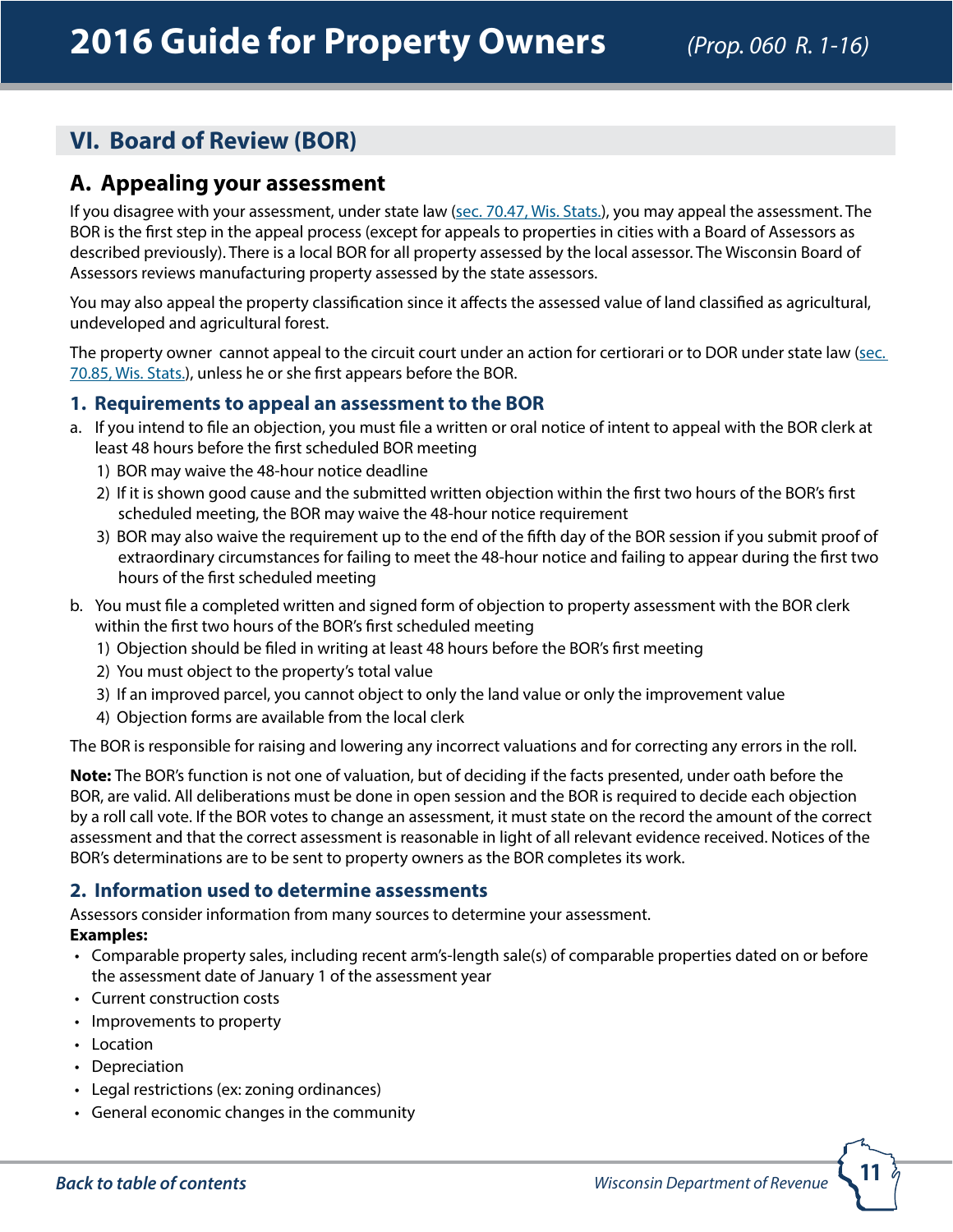#### <span id="page-11-0"></span>**3. Appealing to the Board of Assessors (BOA)**

The City of Milwaukee and the 2nd class cities (those that choose to do so) have a BOA. If a BOA exists, it is the first step of assessment appeal. This BOA is comprised of assessment personnel from the assessor's office. The BOA is responsible for investigating all objections to valuation brought before it. If you are dissatisfied with the BOA determination, a property owner has 10 days from the receipt of the determination to notify the assessor that he or she would like to present testimony before the BOR.

## **B. Providing information to the BOR**

The BOR can accept testimony by telephone, upon oath, from all ill or disabled persons. You must be prepared to present to the BOR a letter from your physician, surgeon or osteopath confirming your illness or disability. This letter should be filed with your objection form. You may designate a personal representative to appear before the BOR on your behalf. You must submit a completed agent authorization request with the objection form.

Starting in 2015, state law allows the BOR to waive the BOR hearing and allow the property owner to appeal directly to the circuit court. The BOR determines whether it will waive the BOR hearing. Contact the municipal clerk if would like to appeal directly to the circuit court. **Note:** You cannot appeal your assessment to DOR under state law ([sec.](http://docs.legis.wisconsin.gov/statutes/statutes/70/85)  [70.85, Wis. Stats.](http://docs.legis.wisconsin.gov/statutes/statutes/70/85)). To help you understand the appeal process, view the [flow chart](#page-14-0) the end of the appeals section.

Starting in 2015, state law allows the BOR to accept sworn written statements or testimony by telephone from property owners. The BOR determines whether it accepts information in writing or over the phone. Contact the municipal clerk to determine if the BOR accepts these forms of information.

#### **1. Testimony at hearing**

Keep in mind, the assessor's value and classification are presumed correct. You should not make the mistake of comparing your assessment to other properties. To have the assessment reduced, you must prove the property is over assessed compared to sales in the municipality. To have the classification changed, you must prove the property is not classified according to its predominant use.

Under state law ([sec. 70.47\(7\)\(ae\), Wis. Stats.](http://docs.legis.wisconsin.gov/statutes/statutes/70/47/7/ae)), if you are planning to protest an assessment, you must provide the BOR, in writing, your estimate of the land value and all improvements you are objecting. You must specify the information you used to arrive at that estimate. You should have information on the market value of your non-agricultural property, including: a recent arm's length sale of your property and recent sales of comparable properties. Other factors include: size and location of the lot, size and age of the building, original cost, depreciation and obsolescence, zoning restrictions and income potential, presence or absence of various building components; and any other factors or conditions affecting the property's market value.

The BOR allows sufficient time for the assessor and the objector to present information. The assessor can also request the BOR to subpoena witnesses to provide sworn testimony.

#### **2. BOR member qualifications**

Generally, the BOR consists of municipal officials. In 1st class cities and in all other towns, cities and villages who pass an ordinance to that effect, the BOR may consist of five to nine residents of the town, city or village. In most cases, the municipal clerk also functions as the BOR clerk.

A BOR may not convene unless it includes at least one voting member who attended a BOR training session within the two years prior to the BOR's first meeting. Each year, the municipal clerk must provide an affidavit to DOR stating whether the member training requirement is fulfilled.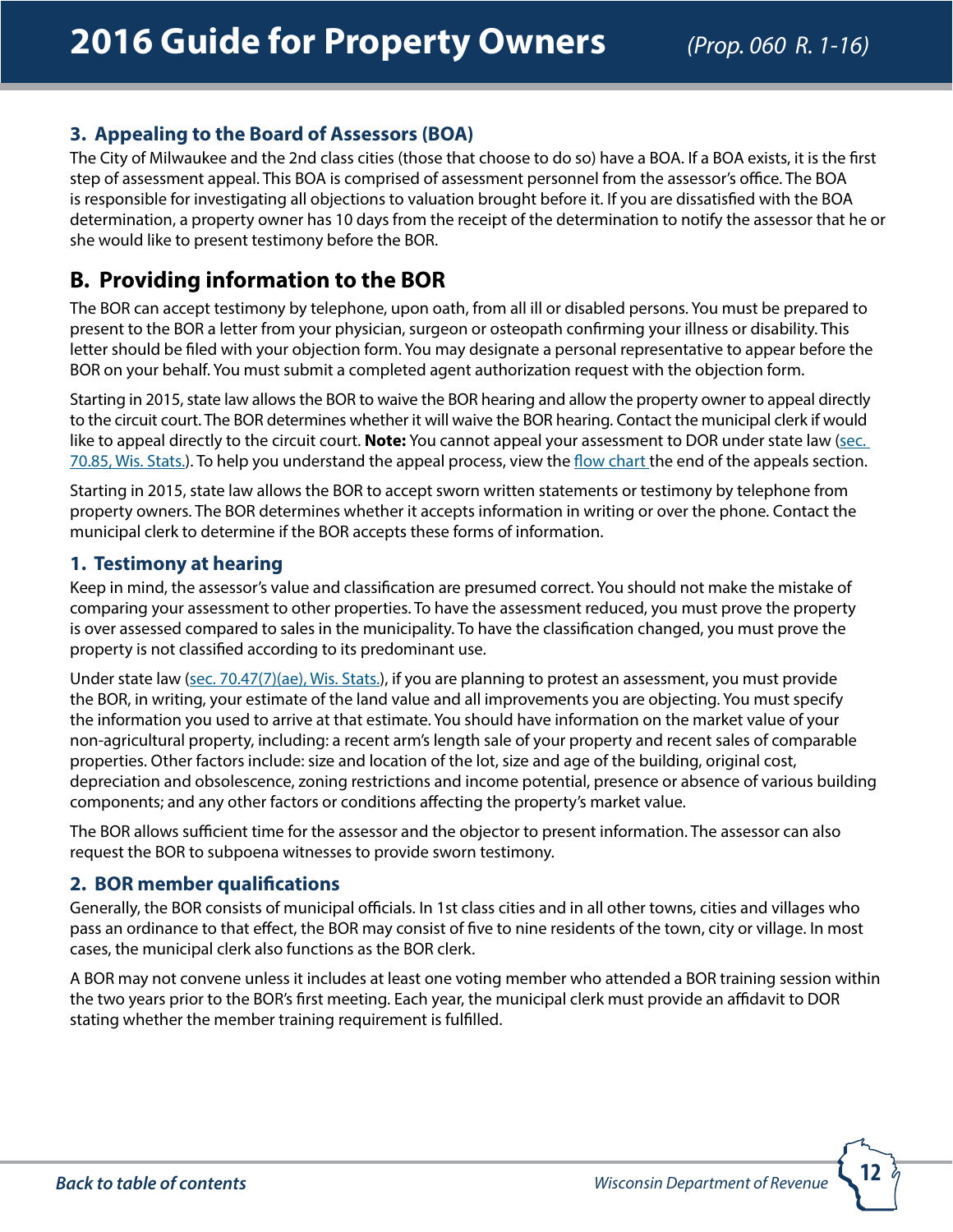#### **3. BOR meetings/hearings**

The BOR meets each year, any time during the 30-day period beginning on the 2nd Monday of May. In towns and villages the BOR meets at the town or village hall or some other place designated by the town or village board. If there is no hall, it meets at the clerk's office. In towns, it meets at the place where the last annual town meeting was held. In cities, it meets at the council chamber or some other place designated by the council. In Milwaukee it meets at a place designated by the tax commissioner.

If the assessment roll is not completed, the BOR must adjourn for the time needed to complete the roll and must post a written notice on the outer door of the meeting place stating the time and date the meeting is adjourned.

During the first two hours of the BOR's first meeting, the assessment roll and other assessment data are open for examination. If you are filing an objection to valuation, you must submit your written objection before the first meeting or during the first two hours (except, with proof of extraordinary circumstances, an objection may be filed up to the end of the 5th day of the BOR session). The BOR must establish a time for hearing each properly filed objection. At least a 48-hour notice of the hearing time must be given to the objector or the objector's attorney, and to the municipal attorney and assessor. When all parties are present and waive the notice, the hearing may be held immediately.

The BOR corrects any errors in assessment that were made, inadvertently or otherwise. The BOR examines the roll and corrects all apparent errors in descriptions or calculations, and adds any property to the roll the assessor may have omitted. The BOR must notify the property owners concerned and hold hearings before it adds omitted property to the assessment roll and before any other lawful changes can be made.

All BOR meetings and deliberations must be publicly held and open to all citizens at all times. At least 15 days (30 days in revaluation years) before the first session of the BOR, the clerk must publish a class 1 notice in the newspaper, post notices in at least three public places in the taxation district and on the door of the town, village or city hall. The notice must specify the time and place of the BOR's first meeting. The notice must also contain the procedural requirements of state law [\(sec. 70.47\(7\)\(aa\) and \(ac\) to \(af\), Wis. Stats](http://docs.legis.wisconsin.gov/statutes/statutes/70/47/7/aa).).

#### **Statutory requirements include:**

- Prohibiting a person from appearing before the BOR if he or she refused a reasonable written certified mail request from the assessor to view his or her property
- Prohibiting a person scheduled to appear before the BOR from contacting or providing information to any BOR member about their objection
- Providing a notice to the BOR's clerk at least 48 hours before the first BOR meeting, stating whether the objector is asking for removal of a board member from hearing his or her appeal, identifying the person to be removed and estimating the length of time of the hearing
- Requiring the objector, when appearing before the BOR, to specify (in writing) an estimate of his or her property's land and improvement value and to specify the information used to arrive at that estimate
- Prohibiting a person from appearing before the BOR if he/she or the assessor valued the property using the income approach unless the owner supplies the assessor with all the income and expense information the assessor requests.

#### **4. Removal of a BOR member**

- **a. Except in 1st and 2nd class cities, a member of the BOR can be removed by the objector if any of the following conditions apply:**
- Person objecting to his/her assessment requests the removal of a BOR member for any reason. **Note:** Only one member may be removed for this reason.
- Member has a bias or prejudice (ex: a separate pending court action)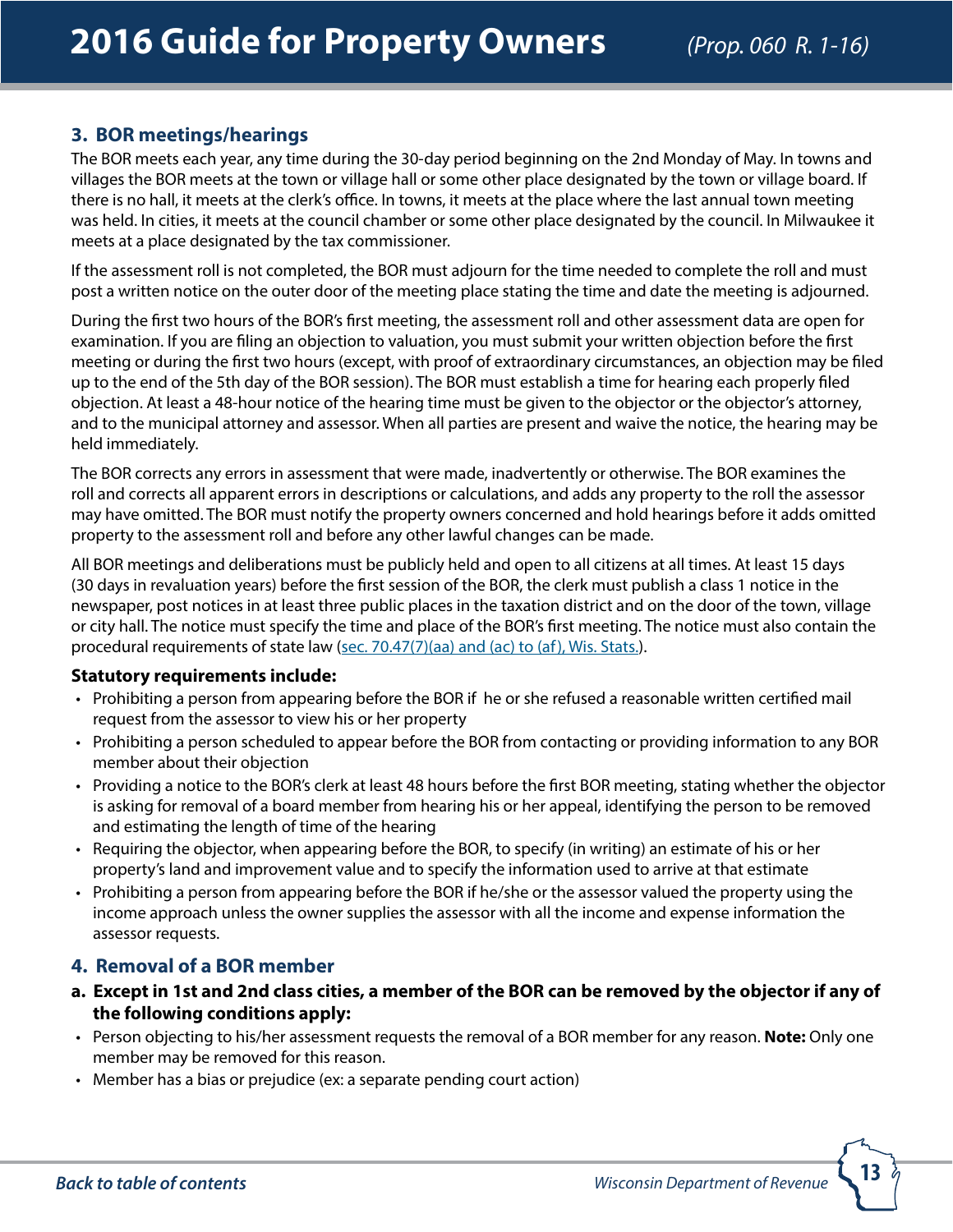#### **b. Request to remove a member or members of the BOR must meet the following requirements:**

- Must make request at the time you provide your written or oral notice of intent to file an objection
- Must make request at least 48 hours before the first scheduled BOR meeting or at least 48 hours before the objection is heard if the BOR waived the 48-hour notice requirement
- Notice must identify the member(s) you would like removed

BOR members may be removed for other reasons. A municipality must remove any BOR member who has a conflict of interest under a municipality ordinance in regard to the objection. An interested party can also remove a BOR member for bias when submitting an affidavit that states the nature of the bias or prejudice. In addition, any BOR member who violates the code of ethics for local government officials under state law ([sec. 19.59, Wis. Stats.](http://docs.legis.wisconsin.gov/statutes/statutes/19/III/59)), by hearing an objection shall recuse himself or herself from the hearing.

#### **5. Appeal a BOR Decision**

A property owner has two ways to appeal a BOR decision. One is appealing to the circuit court under state law (sec. [70.47\(13\), Wis. Stats.](http://docs.legis.wisconsin.gov/statutes/statutes/70/47/13)), and the other is appealing to DOR under [sec. 70.85, Wis. Stats.](http://docs.legis.wisconsin.gov/statutes/statutes/70/85) If a number of property owners feel there are severe inequities in the entire assessment roll, they may appeal for a reassessment of the entire municipality under [sec. 70.75, Wis. Stats.](http://docs.legis.wisconsin.gov/statutes/statutes/70/75) ([see 70.75 Reassessment Guide\)](http://www.revenue.wi.gov/html/govpub.html).

#### **a. Appeal BOR Decision to Circuit Court**

Under state law ([sec. 70.47\(13\), Wis. Stats.](http://docs.legis.wisconsin.gov/statutes/statutes/70/47/13)), you may appeal a BOR determination by action of certiorari (a court order to review the written record of the hearing) to the circuit court. The court will not issue an order unless an appeal is made to the circuit court within 90 days after the you receive notification from the BOR. You cannot submit new evidence. The court decides the case based solely on the written record made at the BOR.

If the court finds any errors in the BOR proceedings that make the assessment void, it sends the assessment back to the BOR for further proceedings and retains jurisdiction of the matter until the BOR determines an assessment in accordance with the court's order. Whenever the BOR makes its final adjournment prior to the court's decision, the court may order the municipality to reconvene the BOR.

#### **b. Appeal BOR Decision to DOR**

When you appeal a BOR decision to DOR, under state law [\(sec. 70.85, Wis. Stats.\)](http://docs.legis.wisconsin.gov/statutes/statutes/70/85), DOR must receive a written complaint within 20 days after you receive the BOR's determination, or within 30 days of the date specified in the affidavit under [sec. 70.47\(12\), Wis. Stats.,](http://docs.legis.wisconsin.gov/statutes/statutes/70/47/12) if the taxpayer does not receive the notice. You must submit a filing fee of \$100 with the complaint. You may appeal both real and personal property under this section. DOR may not review the assessment if it is within 10 percent of the general level of assessment of all other property in the municipality, or if the property's value exceeds \$1,000,000 as determined by the BOR.

DOR may revalue the property and equalize the assessment without the intervention of the BOR, if the revaluation can be accomplished before November 1 of the assessment year or within 60 days of the receipt of the written complaint, whichever is later. If DOR adjusts the value, it is substituted for the original value in the assessment and tax rolls, and taxes are calculated and paid accordingly. You may appeal DOR's decision, by an action for certiorari, in the circuit court of the county where the property is located.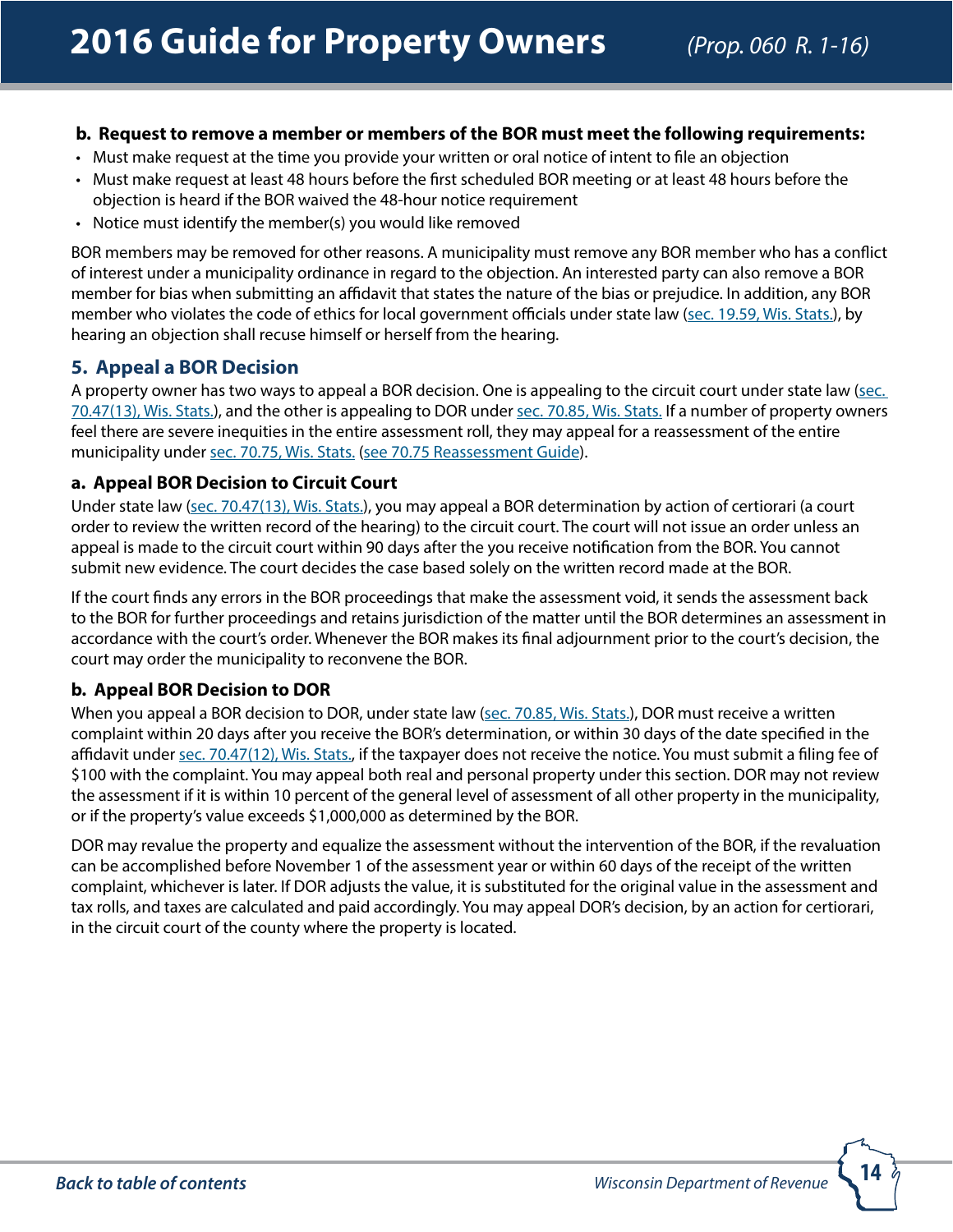#### <span id="page-14-0"></span>**c. Flowchart of the assessment appeal process**

If you are not satisfied with your assessment, then consider the following assessment appeal process:



à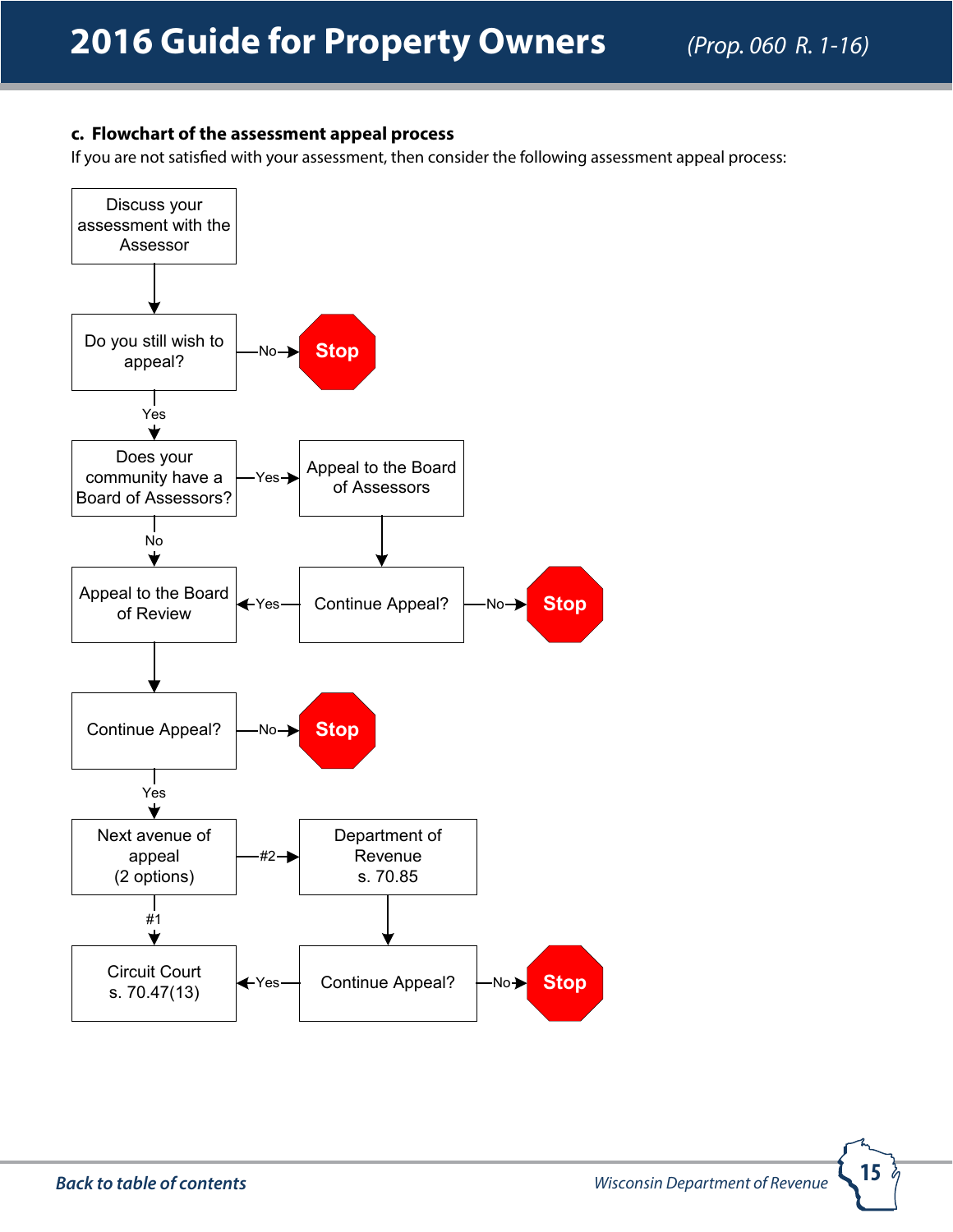## <span id="page-15-0"></span>**VII. Reassessment/Revaluation**

The term reassessment, under state law [\(sec. 70.75, Wis. Stats.\)](http://docs.legis.wisconsin.gov/statutes/statutes/70/75), means to completely redo the assessment roll. After receiving a petition, DOR may order a reassessment of all (or any part) of the taxable property in a municipality if its investigation determines the assessments are not in compliance with the law. DOR appoints one or more persons to prepare a new assessment roll. The assessment roll, after completion by the appointed person(s), is substituted for the original assessment roll. The municipality pays all expenses connected with a reassessment.

A revaluation is done by the assessor when the property records are outdated or inaccurate, assessment uniformity is poor, a full revaluation hasn't been done for 10 years, or reassessment is required under state law [\(sec. 70.75,](http://docs.legis.wisconsin.gov/statutes/statutes/70/75)  [Wis. Stats.\)](http://docs.legis.wisconsin.gov/statutes/statutes/70/75). A full revaluation includes on-site inspections (interior and exterior), measuring and listing all buildings,taking photos, and sketching buildings.

## **A. Initiating a reassessment**

Under state law ([sec. 70.75, Wis. Stats.\)](http://docs.legis.wisconsin.gov/statutes/statutes/70/75), except in 1st class cities (Milwaukee), the owners of at least 5 percent of the assessed value of all property in the municipality may submit a written petition to DOR for a reassessment of the municipality. The basis of the petition must be that the property assessment in the taxation district is not in compliance with the law and the public interest will be promoted by a reassessment. A petition for reassessment may be obtained from the [Equalization Bureau District Supervisor.](http://www.revenue.wi.gov/contact/slfboe.html) The District Supervisor can also answer any questions you may have about circumstances of a potential [sec. 70.75, Wis. Stats.](http://docs.legis.wisconsin.gov/statutes/statutes/70/75), petition. It is not necessary for property owners to have appeared at the BOR to petition for a reassessment.

## **B. Supervised assessment**

A supervised assessment is an alternative to a reassessment. Under state law ([sec. 70.75\(3\), Wis. Stats.](http://docs.legis.wisconsin.gov/statutes/statutes/70/75/3)), one or more persons are appointed by DOR to assist the assessor in making the assessment for the following year. DOR supervises the assessment work. The municipality pays all costs involved in a supervised assessment. A supervised assessment is very similar to a revaluation under [sec. 70.055, Wis. Stats.](http://docs.legis.wisconsin.gov/statutes/statutes/70/055), in that new assessment records and assessed values are created. The previous year's assessment roll is not affected.

## **C. Initiating a revaluation**

Whenever the governing body of any town, village or city believes it would be in the public interest to hire expert help to aid in making an assessment, it should contact the nearest [Equalization Bureau District Office.](http://www.revenue.wi.gov/contact/slfboe.html) The Equalization supervisor will review the assessment situation and make recommendations to that municipality. These recommendations could range from spot adjustments (without expert help) to a complete revaluation of all taxable property (by expert help). If, after this consultation, the governing body believes it would be in the public interest to have a complete revaluation, it can pass a resolution per state law [\(sec. 70.055, Wis. Stats.](http://docs.legis.wisconsin.gov/statutes/statutes/70/055)), to hire expert help.

#### **A complete revaluation of all taxable real and personal property within a municipality is periodically necessary. There may be several reasons for this, including:**

- Current assessment was not made in substantial compliance with the law
- Inequities may exist within property classes
- Inequities may exist between property classes
- Governing body may want updated records to show the physical characteristics of all its taxable real and personal property
- Governing body may want an original inventory of all its taxable property

When inequities happen, some property owners are paying more than their fair share of the property taxes and some are paying less. A complete reassessment or revaluation may be the only remedy. Most property owners are willing to pay the expenses of a revaluation to be assured that all are paying their fair share of property taxes.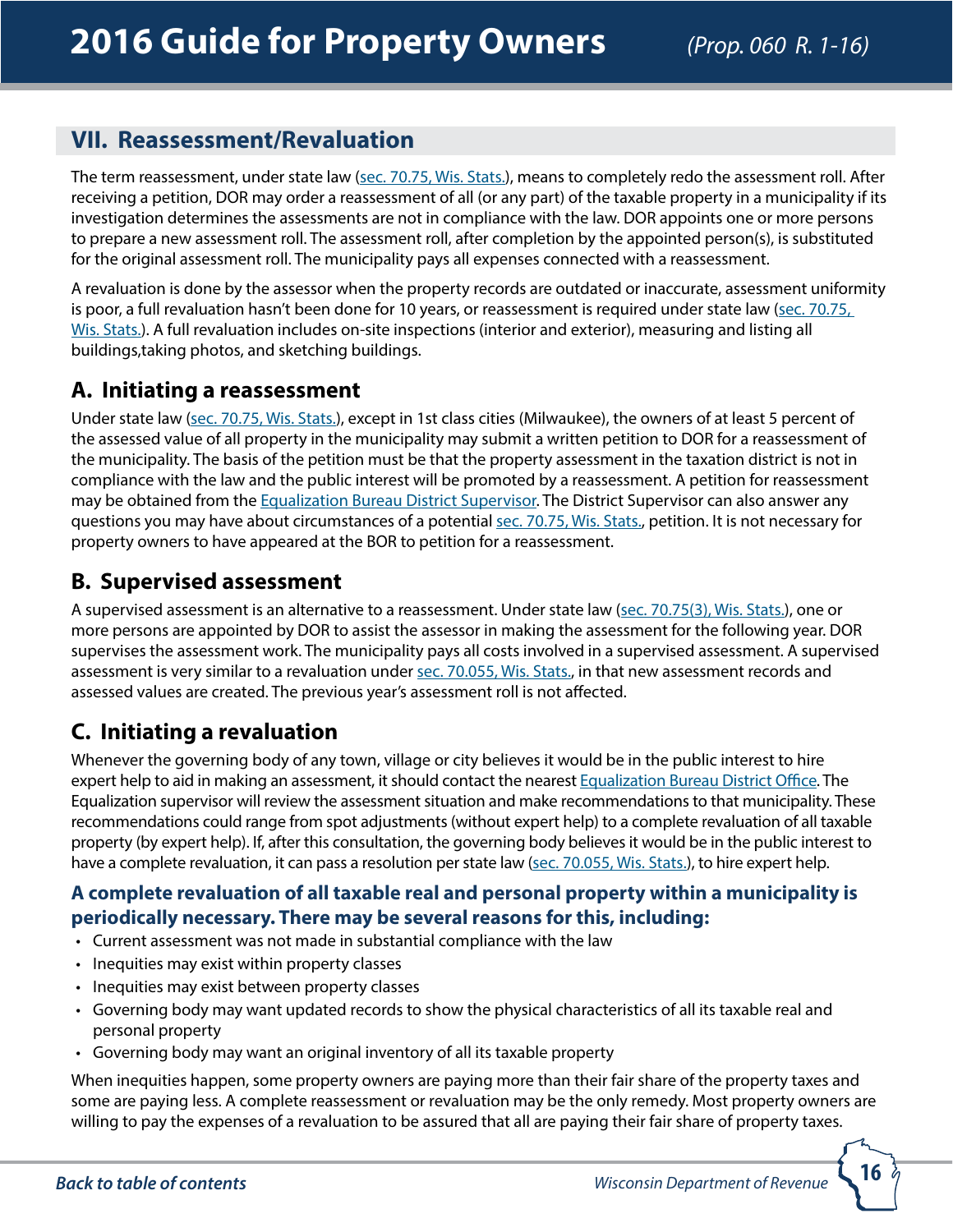<span id="page-16-0"></span>Property owners fear that taxes will go up if a revaluation is done. This may or may not be the case. Taxes are directly tied to the amount of money that the municipality needs to collect. This is called the levy. If the total levy remains the same, only those properties that are not presently paying their fair share of the tax burden will pay more taxes after a revaluation. Properties presently paying more than their fair share will pay less.

Another area that property owners question is the tax rate. If the assessed values established by a revaluation are greater than they were before and the tax levy is the same, then the tax rate will be less. For example, if the tax levy remains unchanged and the total assessed value of the taxation district is doubled, the tax rate will be cut in half.

#### **Before revaluation**

Levy/(Total Assessed Value) =  $$200,000$ /\$4,000,000 = .05 or 5%

#### **After revaluation**

Levy/(Total Assessed Value)=\$200,000/\$8,000,000= .025 or 2.5%

### **D. Trespassing and Revaluation Notice**

2009 Wisconsin Act 68 was created to amend state law [\(sec. 70.05\(5\)\(b\) Wis. Stats.\)](http://docs.legis.wisconsin.gov/statutes/statutes/70/05/5/b), and create secs. [70.05 \(4m\),](http://docs.legis.wisconsin.gov/statutes/statutes/70/05/4m) [895.488,](http://docs.legis.wisconsin.gov/statutes/statutes/895/II/488) [943.13\(4m\)\(d\)](http://docs.legis.wisconsin.gov/statutes/statutes/943/II/13/4m) and [943.15\(1m\)](http://docs.legis.wisconsin.gov/statutes/statutes/943/II/15/1m) of the statutes; relating to: partially exempting an assessor and an assessor's staff from liability for trespassing, creating immunity from civil liability, and changing the notice requirements relating to the property revaluation by an assessor.

The trespass law entitles an assessor to enter a property once during an assessment cycle unless the property owner authorizes additional visits. The assessor must maintain a list of denied entries. State law (sec. [943.13](http://docs.legis.wisconsin.gov/statutes/statutes/943/II/13) and sec. [943.15,](http://docs.legis.wisconsin.gov/statutes/statutes/943/II/15) Wis. Stats.), pertains to the entry onto the property.

#### **Major conditions for entry include:**

- Reason for the entry must be to make an assessment on behalf of the state or a political subdivision
- Entry must be on a week day during daylight hours, or at another time as agreed upon with the property owner
- Assessor's visit must not be more than one hour
- Assessor must not open doors, enter through open doors, or look into windows of structures
- If the property owner or occupant is not present, the assessor must leave a notice on the principal building providing the owner information on how to contact them
- Assessor may not enter the premises if they received a notice from the property owner or occupant denying them entry
- Assessor must leave if the property owner or occupant asks them to leave

Wisconsin Act 68 also addresses notification that must be published or posted before an assessor begins a revaluation. The trespass bill says that before a city, village or town assessor conducts a property revaluation under state law ([sec. 70.05\(5\)\(b\), Wis. Stats.](http://docs.legis.wisconsin.gov/statutes/statutes/70/05/5/b)), the city, village or town must publish a notice on its municipal website stating a revaluation will occur, listing the approximate dates. The notice should describe the assessor's authority to enter land, under sec. [943.13,](http://docs.legis.wisconsin.gov/statutes/statutes/943/II/13) Wis. Stats. and sec. [943.15,](http://docs.legis.wisconsin.gov/statutes/statutes/943/II/15) Wis. Stats. If a municipality does not have a website, it must post the required information in at least three public places within the city, village or town.

The city, village or town should provide a link to the above noted statutory references, so persons visiting the website can click those links and review the statutes. A sample notice is provided below.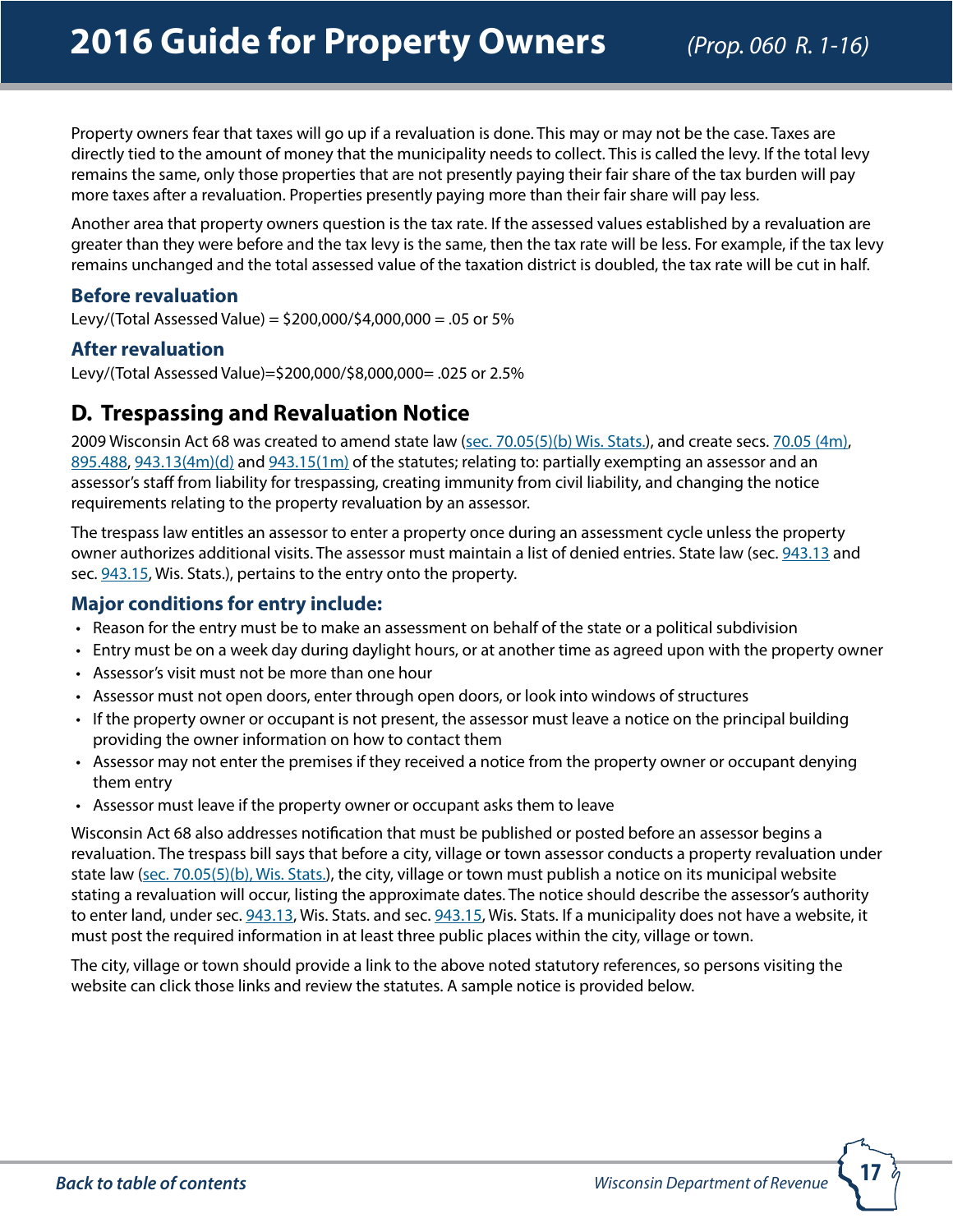## <span id="page-17-0"></span>**E. Sample Revaluation Notice**

*A revaluation of property assessments in the (municipality) shall occur for the (year) assessment year. The approximate dates of the revaluation notices being sent to property owners is expected to be in (month/year). Please also notice that the Assessor has certain statutory authority to enter land as described in state law (secs. [943.13](https://docs.legis.wisconsin.gov/statutes/statutes/943/II/13) and [943.15](https://docs.legis.wisconsin.gov/statutes/statutes/943/II/15), Wis. Stats.).*

*The ability to enter land is subject to several qualifications and limitations, as described within the foregoing statutes. Copies of the applicable statutes can be obtained at public depositories throughout the State of Wisconsin, and from the [Wisconsin State Legislature](http://docs.legis.wisconsin.gov/statutes/statutes/) website or a copy may be obtained from the municipal clerk upon payment of applicable copying charges.*

## **VIII. Levy and Rates**

The governing body of each town, village, city, county, school district and state, levies the total amount of tax to be raised. However, it is the city, village or town that prepares the tax bill and collects the initial tax payment.

Each year the governing body of the city, village, town, county and school district adopts a budget for the following year. To finance the expenditures in the budget, it totals all expected revenue sources (ex: state aids, shared taxes, license fees, tuition). This amount is then subtracted from the estimated expenditure figure and the remainder must be raised from the property tax. In the case of the forestation state tax, the levy is determined by the state legislature and is applied in terms of a statewide rate (\$.1697 per \$1,000 of full value).

## **A. Tax rate**

The tax rate is the rate necessary to raise sufficient money from the property tax to meet the levy. The tax rate is determined by dividing the total assessment of a district into the levy. The rate is often expressed in terms of dollars per thousand.

Each municipality must raise the funds needed to operate its own functions in addition to its share of the funds needed for the county and school district operations along with the state forestation tax. The total amount of the levy must be divided by the total assessed value of the municipality to establish the tax rate.

#### **Example:**

Tax Rate= Levy/(Assessed Value)= \$1,000,000/\$25,000,000= .04

| <b>Total Levy</b>   | \$1,000,000 |
|---------------------|-------------|
| State (forestation) | 10,000      |
| School District(s)  | 560,000     |
| County Levy         | 230,000     |
| City of Badgerville | 200,000     |

This example shows that the City of Badgerville must raise a total levy of \$1,000,000. The total assessed value of the City of Badgerville is \$25,000,000. Using these figures, the tax rate on property located within the City of Badgerville would be .04 per dollar of assessed value. Badgerville's tax rate is \$40 per \$1,000 of assessed value.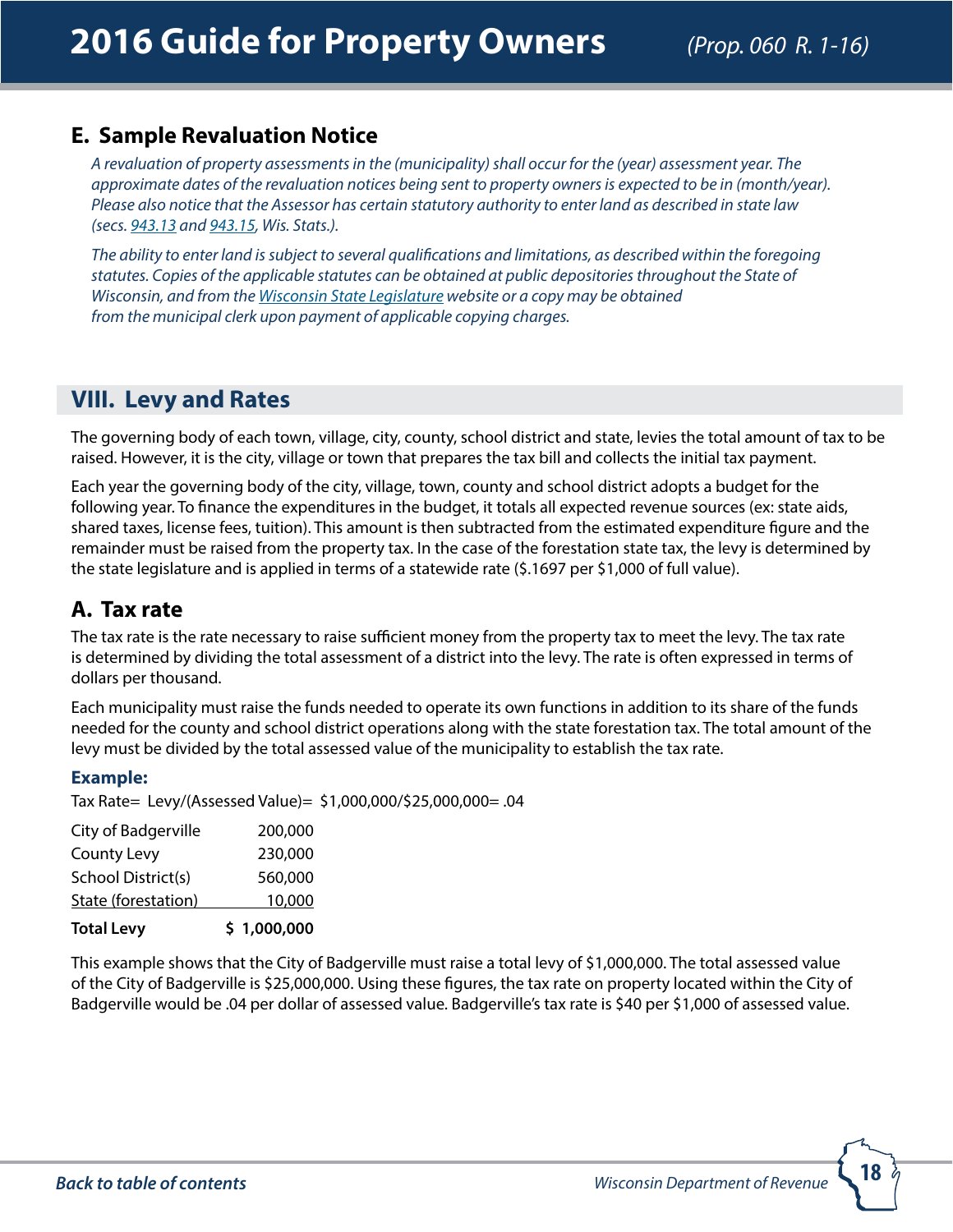## <span id="page-18-0"></span>**B. General property tax bill**

Using the previous example, suppose you own a \$50,000 home in the City of Badgerville that is assessed at \$45,000. All property in the City of Badgerville is being assessed at 90 percent of market value.

Your Tax = Your Assessed Value x Tax Rate Your Tax =  $$45,000 \times 04 = $1,800,00$ 

#### **State legislature provides for annual property tax relief. Your tax bill receipt from the City of Badgerville shows:**

| <b>General Property Tax</b> | 1,800.00   |
|-----------------------------|------------|
| <b>State Credit</b>         | 300.00 $*$ |
|                             |            |

**Balance Due \$ 1,500.00**

\* The amount of State Credit is determined by a statutory formula and varies from year to year and from one tax district to another.

## **C. School taxes**

From the very beginning, the founders of our country believed that all children had a right to be educated through high school at public expense. They felt that the European practice of only educating those who could afford it severely hampered individual opportunity. This philosophy, coupled with making education the responsibility of state and local government rather than the federal government, accounts for the fact that education today is financed heavily by local revenues which in turn rely strongly on the general property tax.

Property tax is based on the property's market value rather than benefits received, and must consequently fall uniformly on all taxable property.

## **IX. Collection**

## **A. Property tax bills**

Initial payments are made to local treasurers (or if later in the year, to the county treasurer). Municipalities turn a sizable portion over to other governmental units (school, county).

State law requires a municipality to mail the property tax bill to the taxpayer or the taxpayer's designee. If the tax bill is mailed to the taxpayer's designee, the designee must provide the taxpayer with a copy of the bill. The tax bills are usually mailed in December.

## **B. Payment of property taxes**

This depends on the payment schedule your local government provides. Some municipalities allow payment in more than two installments and may have different plans for both real and personal property taxes. State law provides the following payment schedule unless your local governing unit enacted a different schedule. Be sure to check with your local clerk to ensure timely payment of your general property taxes.

#### **1. Real estate taxes**

- If you pay by installment, your first payment is due by January 31. Pay your local treasurer.
- If you do not pay in installments, you must pay your taxes in full by January 31. Pay your local treasurer.
- July 31 the last day for your second installment payment of real estate taxes. Pay your county treasurer.
- **2. Personal property taxes –** paid in full by January 31 to the local treasurer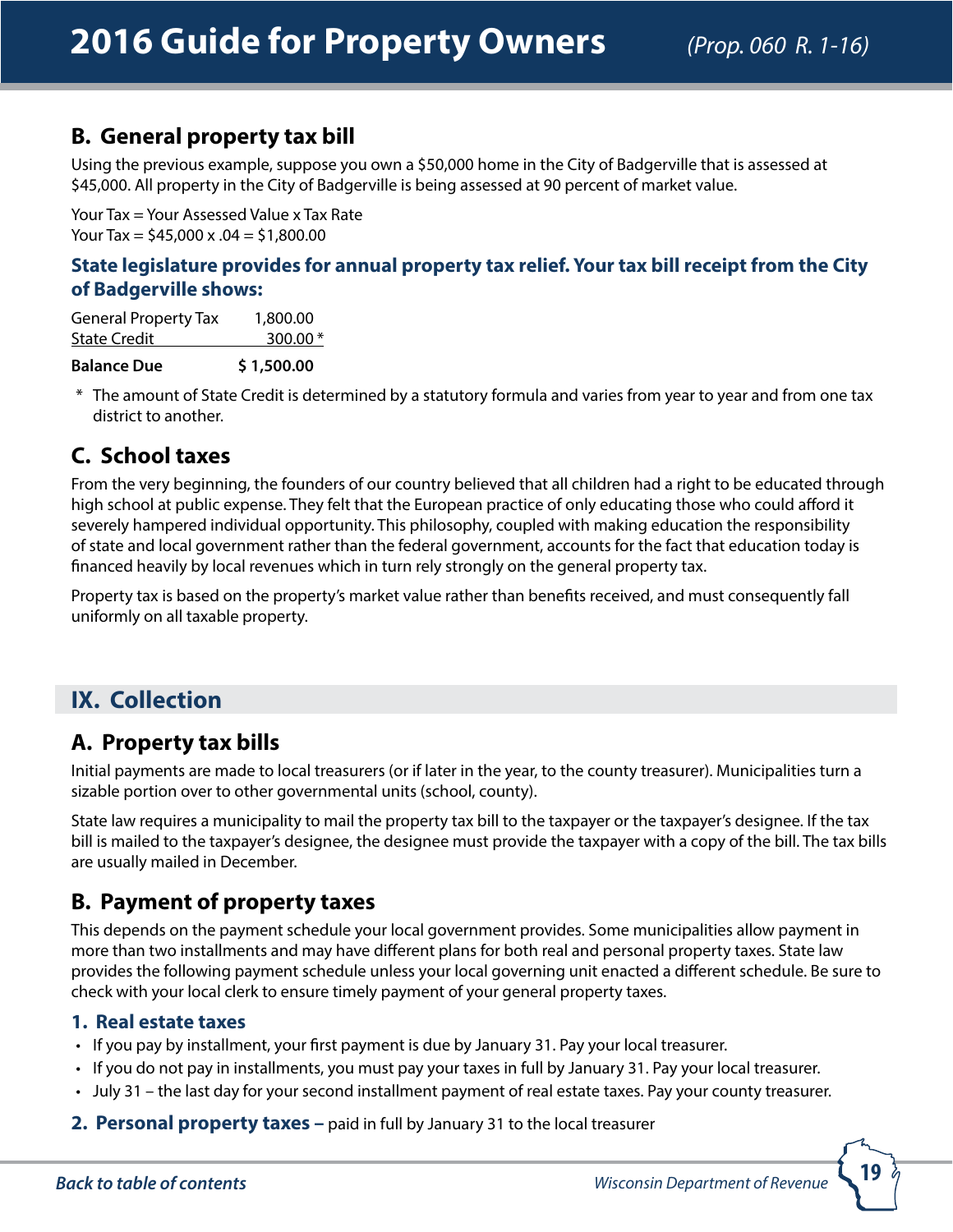## <span id="page-19-0"></span>**C. Interest on unpaid taxes**

If you pay your taxes late, you must pay interest on the unpaid portion. This interest goes back to February 1 and accumulates at the rate of one percent per month. In addition, some counties impose an additional penalty of one half of one percent per month. If you don't pay your taxes at all, you may lose your property.

The sale or purchase of property may result in the tax bill not being sent to the correct property owner. Although the municipality is required to mail the tax bill to the taxpayer or to the taxpayer's designee, failure to receive the tax bill does not relieve the taxpayer of the obligation to pay the tax or any interest penalty. After purchasing a property, if you do not receive a tax bill, contact your municipality to ensure it changed its records showing you as owner. If you receive a tax bill when you no longer own a property, contact the municipality and provide the new owner's name and address.

## **D. Unlawful tax claim**

#### **1. [Sec. 74.35, Wis. Stats.,](http://docs.legis.wisconsin.gov/statutes/statutes/74/V/35) provides for the recovery of unlawful taxes under very specific conditions. An unlawful tax occurs when one or more of the following errors are made:**

- Clerical error made in the property description or in the tax calculation
- Assessment included real property improvements that did not exist on the January 1assessment date
- Property was exempt from taxation
- Property was not located in the municipality
- Double assessment was made
- Arithmetic, transpositional or similar error occurred

**Note:** An unlawful tax does not include judgment questions about the valuation. The subjective aluation issues must be addressed through the BOR appeal process.

#### **2. You can recover unlawful taxes under state law ([sec. 74.35, Wis. Stats.\)](http://docs.legis.wisconsin.gov/statutes/statutes/74/V/35), by filing a claim with your municipality. The claim must:**

- Be in writing
- State the alleged circumstances for the claim
- State the amount of the claim
- Be signed by the claimant or the claimant's agent
- Be served to the municipal clerk.

A claim for the recovery of unlawful taxes paid to the wrong municipality must be filed within two years after the last date specified for timely payment of the tax. All other claims for recovery of unlawful taxes must be filed by January 31 of the year the tax is payable. No claim may be made unless the tax, or any authorized payment of the tax, is timely paid.

If the municipality approves the claim, payment must be made within 90 days after the claim is allowed.

#### **E. Excessive assessment claim**

Under state law ([sec. 74.37, Wis. Stats.\)](http://docs.legis.wisconsin.gov/statutes/statutes/74/V/37), you may file a claim to recover the amount of general property tax imposed because the property assessment was excessive.

To file a claim on excessive assessment, you must first appeal to the BOR (unless notice under [sec. 70.365, Wis.](http://docs.legis.wisconsin.gov/statutes/statutes/70/365)  [Stats.](http://docs.legis.wisconsin.gov/statutes/statutes/70/365), was not given). You must file the claim with the municipality by January 31 of the year the tax is payable.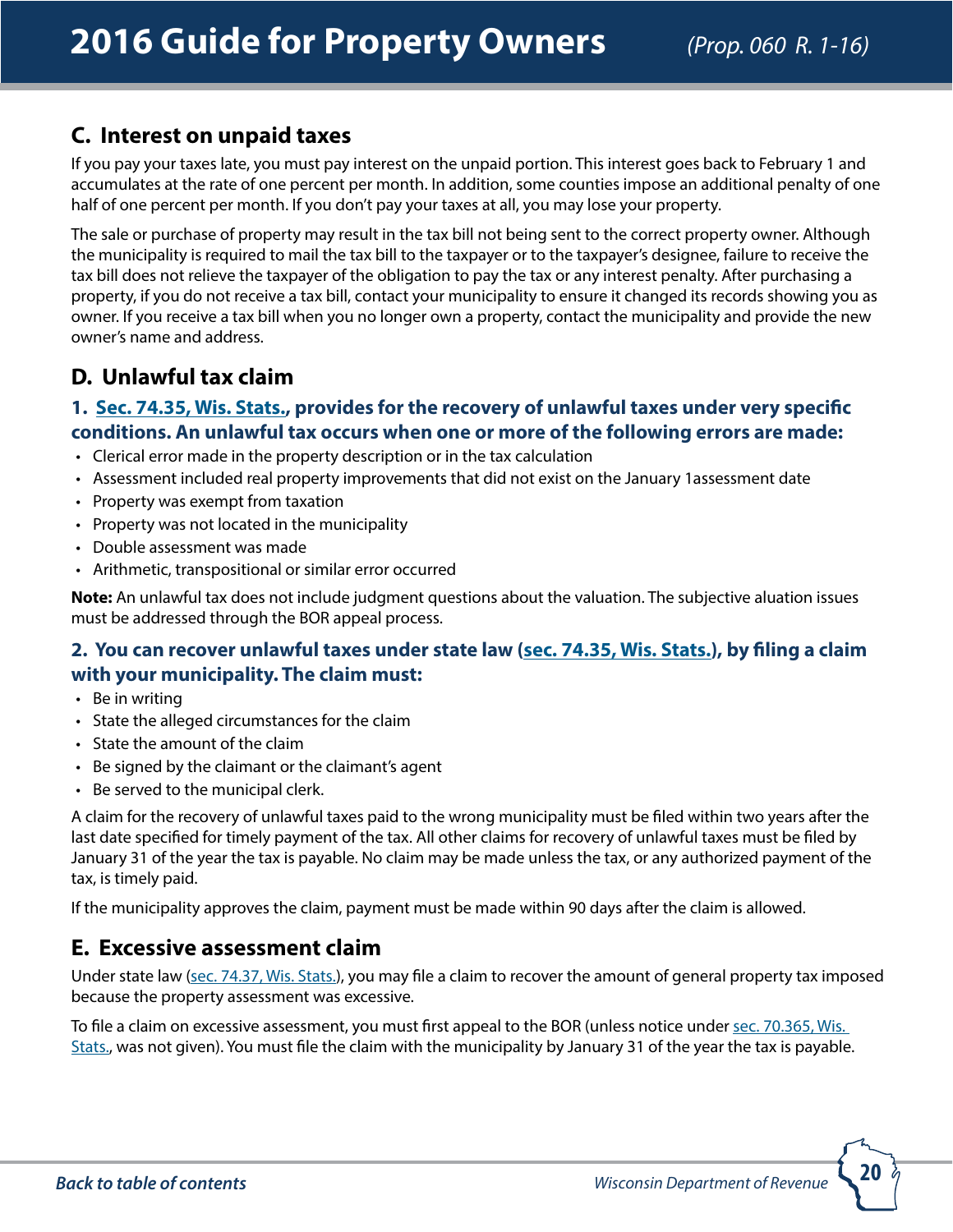## <span id="page-20-0"></span>**2016 Guide for Property Owners** *(Prop. 060 R. 1-16)*

#### **Claim must:**

- Be in writing
- State the alleged circumstances for the claim
- State the amount of the claim
- Be signed by the claimant or the claimant's agent
- Be served to the municipal clerk

You cannot file a claim on excessive assessment if you appealed the BOR's determination to DOR or to the Circuit Court. No claim may be made unless the tax is timely paid.

If the municipality approves the claim, payment must be made within 90 days after the claim is allowed.

#### **F. Denial of unlawful tax or excessive assessment claim**

If the municipality denies the claim, it must notify you by certified or registered mail within 90 days after the claim is filed. You may appeal the decision to the Circuit Court if you feel the decision is incorrect. You must appeal within 90 days after receiving notice that the claim is denied.

If the municipality does not act on the claim within 90 days, you have 90 days to appeal to the Circuit Court.

## **X. Assistance with property taxes**

If you have a property tax question, first contact your local assessor. The assessor is familiar with your local area and has a copy of the property tax statutes, the Wisconsin Property Assessment Manual and other information.

For additional questions on property tax, contact the [DOR Equalization Bureau District Office](http://www.revenue.wi.gov/contact/slfboe.html) in your area.

#### **A. Homestead tax credit**

- Income based property tax credit program for homeowner and renters
- Reduces the property tax burden through a direct payment to low and moderate income Wisconsin residents
- Amount of the benefit varies, depending on total household income and property tax liability
- Renters count part of their rent as property taxes
- **For more information, contact:** Wisconsin Department of Revenue Homestead Credit Unit PO Box 8906 Madison, WI 53708 8906 (608) 266 8641

## **B. Property tax deferral loan program**

- Provides loans to qualifying elderly homeowners to help pay for property taxes
- Principal and interest are repaid when you transfer ownership of your home or move from your home
- Loan becomes a lien against your property
- [Wisconsin Housing and Economic Development Authority \(](http://www.wheda.com/root/)WHEDA) operates this program
- **For more information, contact:** Property Tax Deferral Loan Program, WHEDA PO Box 1728, Madison, WI 53701-1728 (800) 755-7835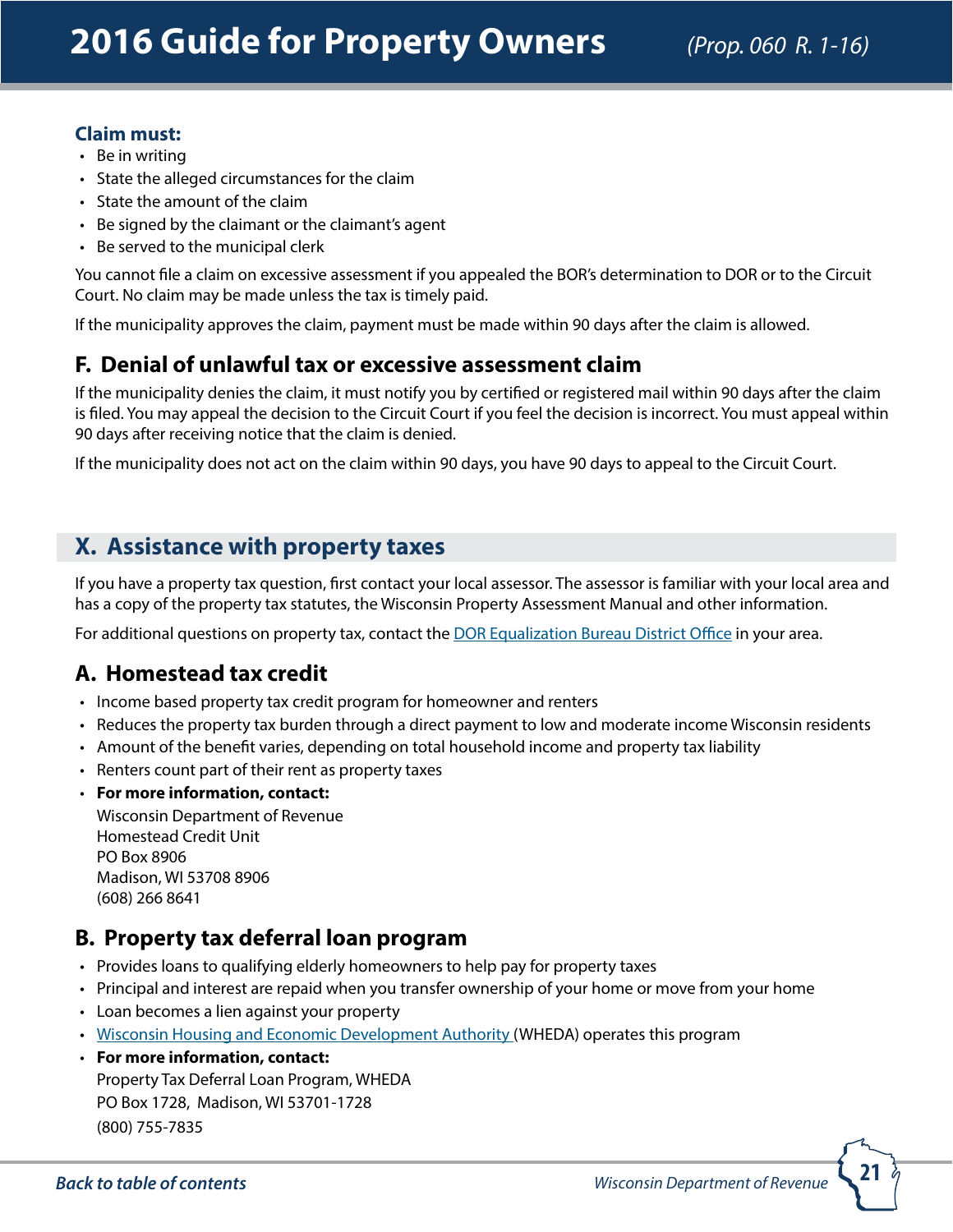## <span id="page-21-0"></span>**C. Assistance for the elderly**

- Voluntary Income Tax Assistance information (VITA) and Tax Counseling for the Elderly (TCE) [information](http://www.revenue.wi.gov/vita/) is located on DOR's website
- VITA is listed by county. These sites are designed to work on income taxes. The program also assists individuals who qualify for homestead credit or the earned income credit that helps with property taxes.

## **D. Property tax exemption for veterans**

- State of Wisconsin does not offer a property tax exemption for veterans
- Department of Veterans Affairs administers the Wisconsin Veterans and Surviving Spouses Property Tax Credit program under state law [\(sec. 71.07\(6e\), Wis. Stats.](http://docs.legis.wisconsin.gov/statutes/statutes/71/I/07/6e))
- Property tax credit provides a refundable property tax credit to eligible Wisconsin veterans and eligible surviving spouses.
- To be eligible for the property tax credit, the law requires that the veteran was a Wisconsin resident at the time of entry into active service or was a resident of this state for any consecutive five-year period after entry into active service.
- **For more information, contact:** [Department of Veterans Affairs](http://dva.state.wi.us/Pages/home.aspx) 30 West Mifflin Street, PO Box 7843 Madison, WI 53707-7843 (608) 266-1311 Fax: (608) 267-0403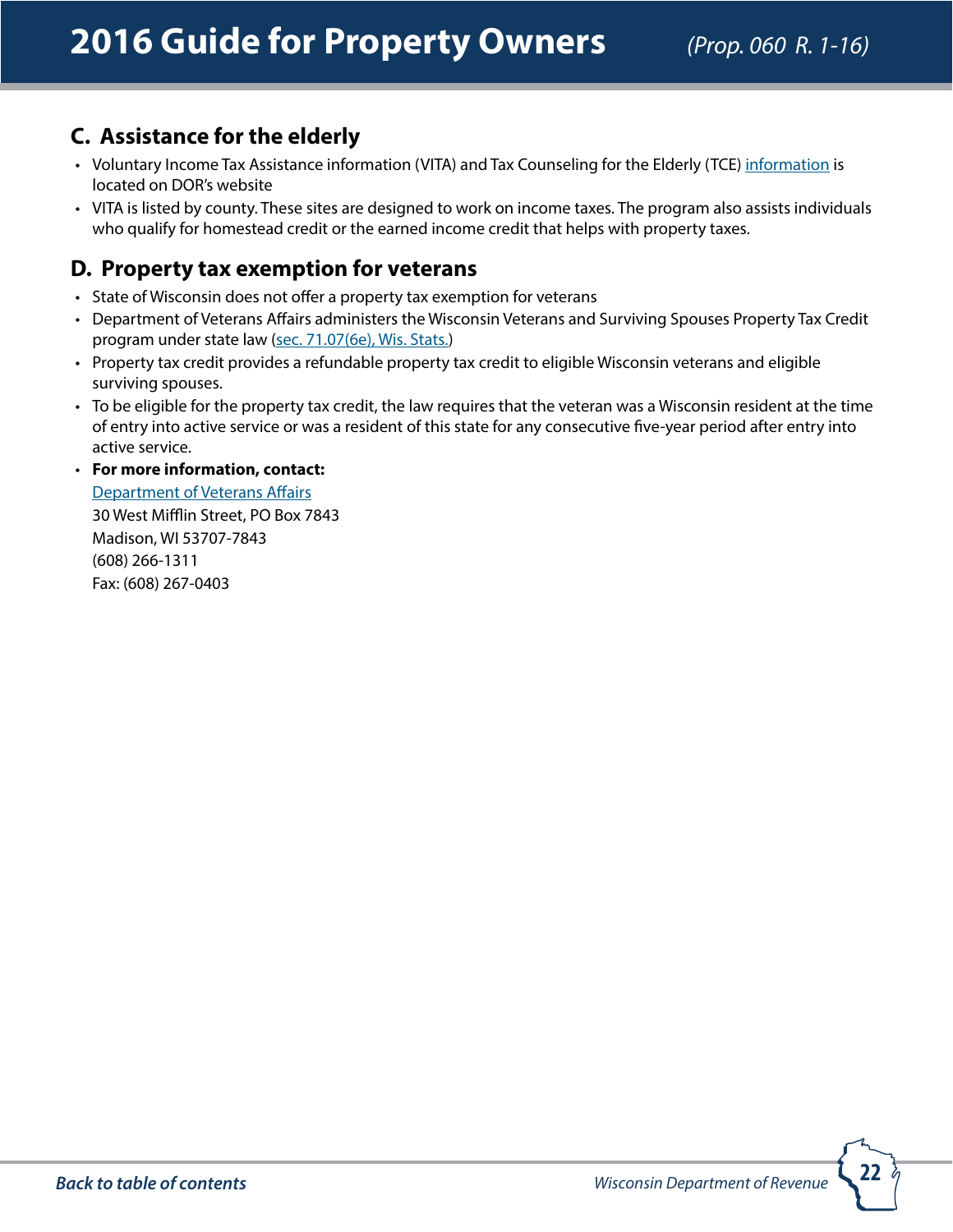## <span id="page-22-0"></span>**XI. Real Estate Property Tax Bill**

Your real estate property tax bill lists more than just how much you owe. Your tax bill also contains information about Local Spending, Local Assessment Practices, State Aids and Credits to Local Governments, Tax Rate, Special Purpose Costs, and Payment Procedures.

#### **Property tax bill example**

Refer to the example property tax bill while reviewing the next few pages. Your Property Tax Bill format may be **2015 Property Tax Bill** slightly different from the example bill, however, it will still contain the same information.

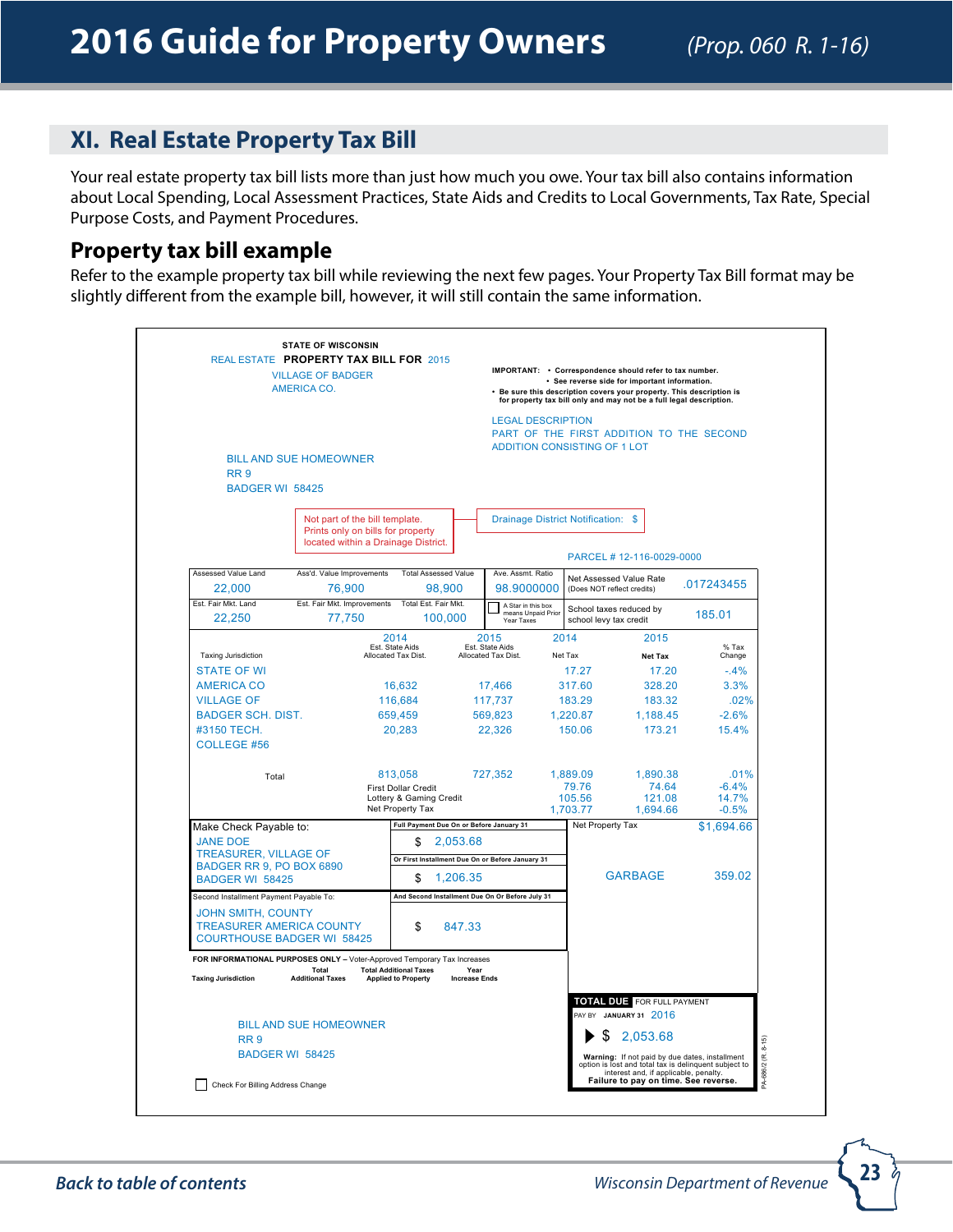#### **1. Property tax year**

A property tax bill delivered to you in December applies for the property tax in that same year. Payment is due in full by January 31. This due date does not indicate that the payment is for the next year property tax assessment. Property tax bills are always sent out in the year in which they apply.

| Assessed Value Land<br>22,000 | Ass'd. Value Improvements<br>76,900 | <b>Total Assessed Value</b><br>98,900 | Ave. Assmt. Ratio                           | Net Assessed Value Rate<br>98.9000000 (Does NOT reflect credits) | .017243455 |
|-------------------------------|-------------------------------------|---------------------------------------|---------------------------------------------|------------------------------------------------------------------|------------|
| Est. Fair Mkt. Land           | Est. Fair Mkt. Improvements         | <b>Total Est. Fair Mkt.</b>           | A Star in this box<br>means Unpaid Prior    | School taxes reduced by                                          | 185.01     |
| 22,250                        | 77.750                              | 100,000                               | school levy tax credit<br><b>Year Taxes</b> |                                                                  |            |

#### **2. Local assessment practices**

Bill and Sue Homeowner's land assessment and the home and other buildings assessment on the land are added together for the total assessment. The Total Assessed Value is estimated by the local assessor. DOR calculated the Average Assessment Ratio of the Village of Badger as a percentage. When an Average Assessment Ratio is considerably above or below 100 percent (or 1.0), a community-wide reassessment may be forthcoming. State law requires average assessment ratios to be within 10 percent of market value, that is, between 90 percent and 110 percent once every five years. This requirement promotes tax fairness. When community assessments are not regularly updated to reflect changes in the real estate market, unfair taxation can result. As properties increase in value at different rates, some property owners pay too much in tax and others pay too little. The Total Estimated Fair Market Value is calculated by dividing the Total Assessed Value by the Average Assessment Ratio. Property taxes are levied on the Total Assessed Value, not the Total Estimated Fair Market Value.

#### **3. Use-value assessment of agricultural land**

**Note:** If all or a portion of a parcel contains farmland assessed according to its use-value as agricultural land, the Estimated Fair Market Land and Total Estimated Fair Market Value cannot be estimated using the Average Assessment Ratio and, therefore, will not be shown.

#### **4. Unpaid prior taxes**

Owners with a star in the box noting unpaid prior year taxes should contact the county treasurer to resolve this issue.

#### **5. Net assessed value rate**

The Net Assessed Value Rate is the same as dollars per \$1000 of assessed property value. The Net Assessed Value Rate is calculated by adding each taxing jurisdiction's mill rate less the state credit.

#### **6. Credit to local government**

Part of the state credit consists of a School Levy Tax Credit.

|                            | 2014                                   | 2015                                   | 2014     | 2015           |                   |
|----------------------------|----------------------------------------|----------------------------------------|----------|----------------|-------------------|
| <b>Taxing Jurisdiction</b> | Est. State Aids<br>Allocated Tax Dist. | Est. State Aids<br>Allocated Tax Dist. | Net Tax  | <b>Net Tax</b> | $%$ Tax<br>Change |
| <b>STATE OF WI</b>         |                                        |                                        | 17.27    | 17.20          | $-4%$             |
| <b>AMERICA CO</b>          | 16,632                                 | 17,466                                 | 317.60   | 328.20         | 3.3%              |
| <b>VILLAGE OF</b>          | 116,684                                | 117,737                                | 183.29   | 183.32         | .02%              |
| <b>BADGER SCH. DIST.</b>   | 659,459                                | 569,823                                | 1,220.87 | 1,188.45       | $-2.6%$           |
| #3150 TECH.                | 20,283                                 | 22,326                                 | 150.06   | 173.21         | 15.4%             |
| COLLEGE #56                |                                        |                                        |          |                |                   |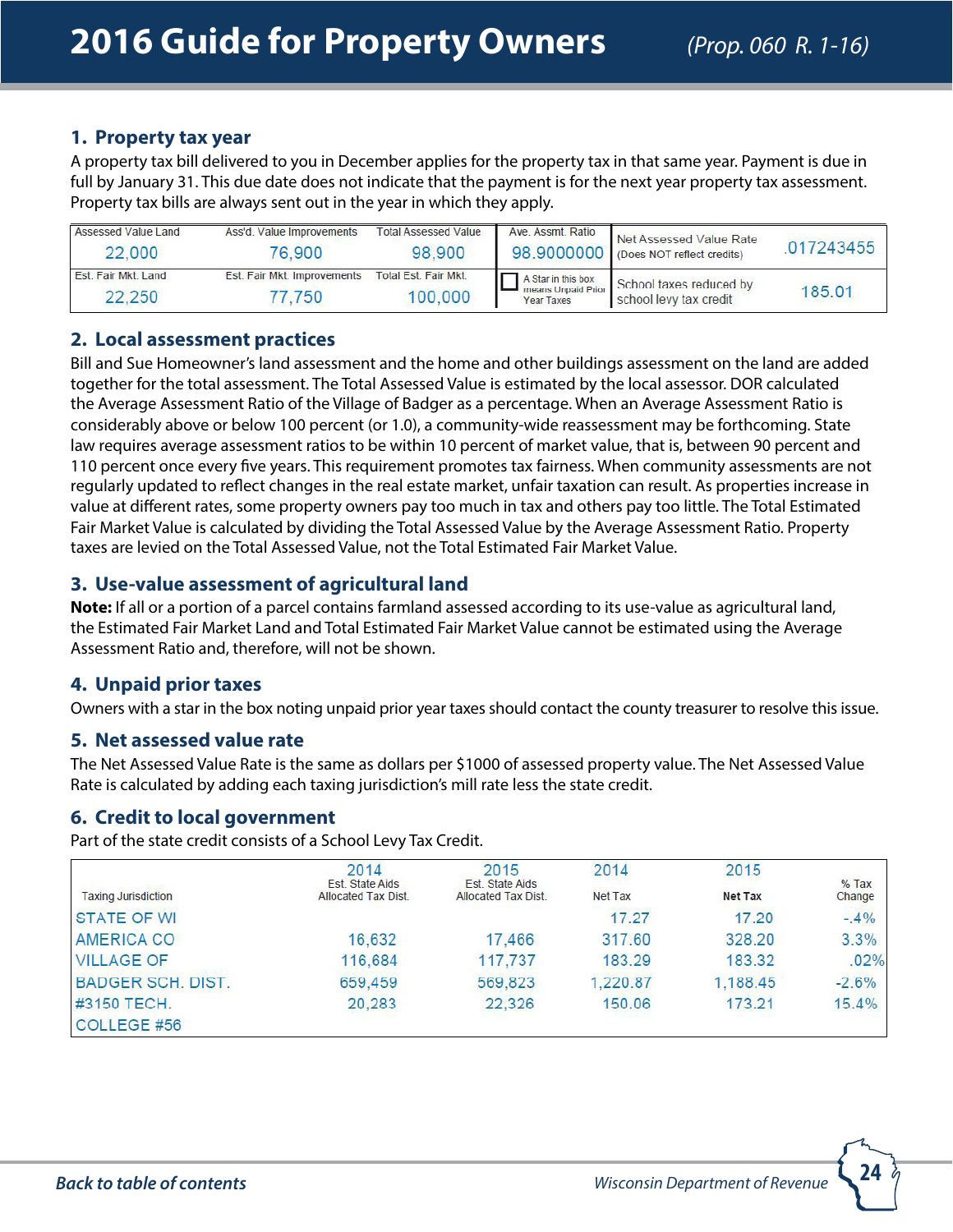#### **7. Local spending**

Bill and Sue Homeowner live in Badger, Wisconsin where five taxing jurisdictions exist (state, county, village, school district, techical college). Common taxing jurisdictions include the State of Wisconsin (forestation tax), county, municipality (city, village, or town), local public schools, technical college, and sanitary district. Other districts may also be listed on your Property Tax Bill.

#### **8. State aids and credits to local governments**

Wisconsin is almost unique among the states in terms of the amount of taxes raised at the state level, but spent at the local level. Bill and Sue Homeowner can compare the Estimated State Aids Allocated to the tax district to the prior year figures. Bill and Sue Homeowner's share of the Net Tax in the tax district before Special Purpose Costs. This amount contains the tax owed to each taxing jurisdiction. The Two Years Net Tax amounts by tax jurisdiction are also listed along with a percent change comparison column. Bill and Sue Homeowner can compare the percent change of the Prior Year Net Tax figures to the Present Year Net Tax figures for each jurisdiction including the Totals for each tax year. The Lottery Credit for Bill and Sue Homeowner's property are listed in the Taxable Year.

#### **9. First dollar credit**

The First Dollar Credit is paid to the owner of any real estate parcel where at least one improvement owned by the landowner is located. The credit equals the school property tax on a certain amount of the value of the improvements. This credit value is calculated every year by DOR, after taking into consideration the estimated number of claims expected to be paid and school property tax rates (for K-8, Union High, and K-12 school districts).

The credit value is set at the level that distributes the available funds. If the value of the parcel exceeds the credit value, a full credit is paid. However, if the value of the parcel is less than the credit value, the credit is paid on the actual value of the parcel.

The First Dollar Credit is shown on property tax bills as a reduction of property taxes due. For taxpayers who pay their taxes in two or more installments, the credit is applied equally to each installment.

The credit is paid to municipalities on the fourth Monday of July. The municipality treats the credit the same as general property tax collections paid by taxpayers.

For additional information on First Dollar Credit, visit our [website](https://www.revenue.wi.gov/faqs/slf/fdolcred.html).

| 813,058                    | 727,352 | 1,889.09 | 1,890.38 | $.01\%$  |
|----------------------------|---------|----------|----------|----------|
| <b>First Dollar Credit</b> |         | 79.76    | 74.64    | $-6.4\%$ |
| Lottery & Gaming Credit    |         | 105.56   | 121.08   | $14.7\%$ |
| Net Property Tax           |         | 1.703.77 | 1.694.66 | $-0.5%$  |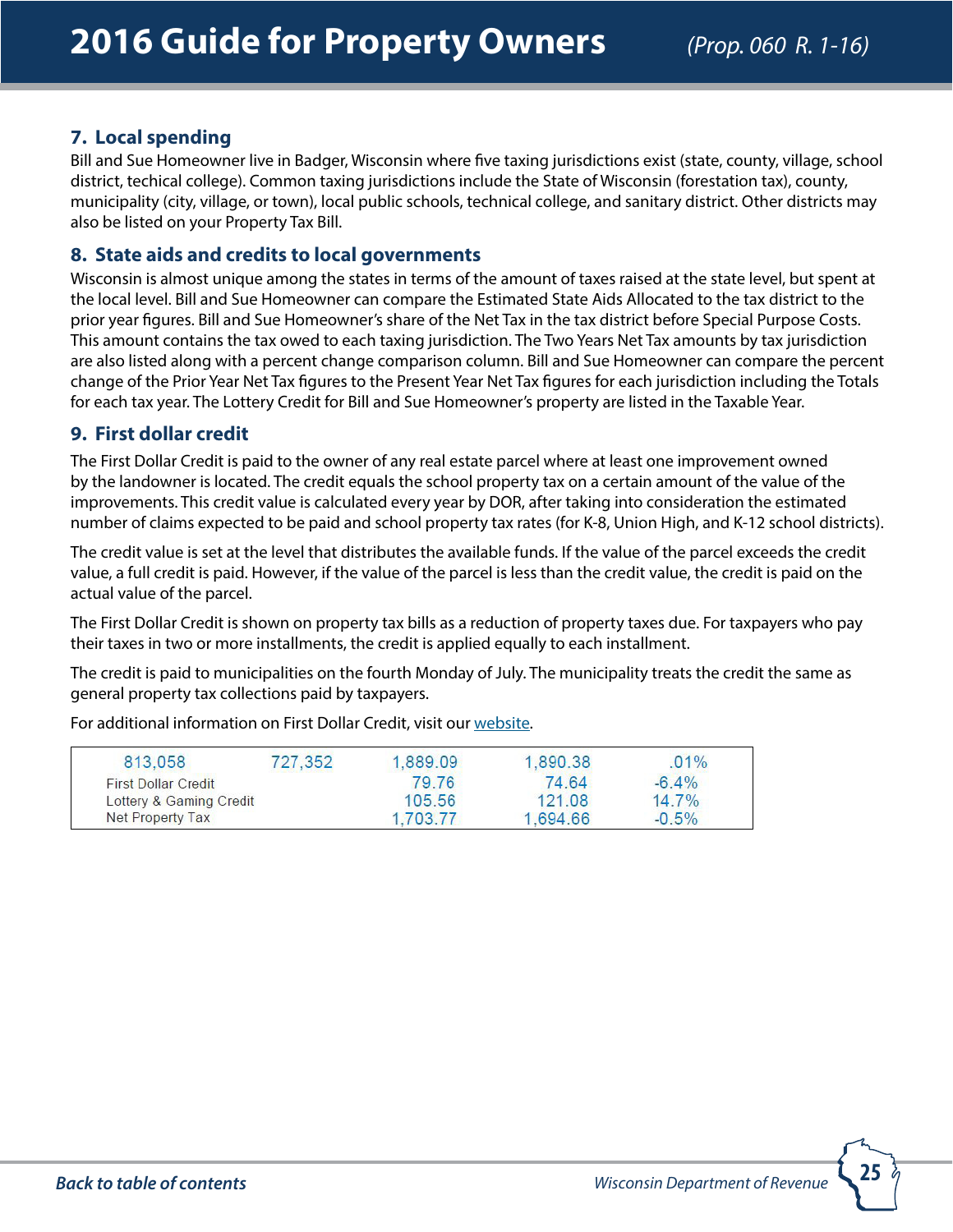## <span id="page-25-0"></span>**XII. Tax Rate**

The Net Assessed Value Rate is the same as dollars per \$1,000 of assessed property value. The Net Assessed Value Rate is calculated by adding each taxing jurisdiction's mill rate less the state credit.

In this case, Bill and Sue Homeowner will pay for each \$1,000 of assessed value. By taking this Net Assessed Value Rate and multiplying it by Bill and Sue Homeowner's Total Assessed Value, you determine Bill and Sue Homeowner's property tax before the lottery credit and any special purpose costs are included.

| Make Check Payable to:                                                                     | Full Payment Due On or Before January 31         | Net Property Tax | \$1,694.66 |
|--------------------------------------------------------------------------------------------|--------------------------------------------------|------------------|------------|
| <b>JANE DOE</b>                                                                            | 2.053.68                                         |                  |            |
| <b>TREASURER, VILLAGE OF</b><br>BADGER RR 9, PO BOX 6890                                   | Or First Installment Due On or Before January 31 |                  |            |
| BADGER WI 58425                                                                            | 1,206.35                                         | <b>GARBAGE</b>   | 359.02     |
| Second Installment Payment Payable To:                                                     | And Second Installment Due On Or Before July 31  |                  |            |
| JOHN SMITH, COUNTY<br><b>TREASURER AMERICA COUNTY</b><br><b>COURTHOUSE BADGER WI 58425</b> | 847.33                                           |                  |            |

## **XIII. Special Purpose Costs**

### **Special assessments**

Your tax bill may contain a special assessment for some type of public work (ex: sewer, water, street, alley, sidewalk). The assessor does not make special assessments. They are based on the cost of the improvement or the repair and billed only to properties benefiting from the work. If you have a question about a special assessment, contact your local clerk.

Bill and Sue Homeowner have some additional costs taxpayers in other districts may not see on their tax bills. Special Assessment, Special Charges or Special Taxes are listed in the upper-right section of the tax bill. Most of these costs are listed on the tax bill by type (ex: curb and gutter, street, refuse collection, or weed control.

#### **XIV. Payment Procedures**

Bill and Sue Homeowner may pay the taxes in one of two ways. They can pay the amount in full to the local municipal treasurer by January 31 after the December statement. Or, they can pay in installments. If the taxes are paid by installment, the first payment is due to the local treasurer by January 31, and the second payment is due to the county treasurer by July 31. A third payment option, multiple installments, is available in some municipalities if they have adopted a special multi-payment plan. Since Bill and Sue Homeowner's tax bill does not mention any other installment method, this payment option is not available.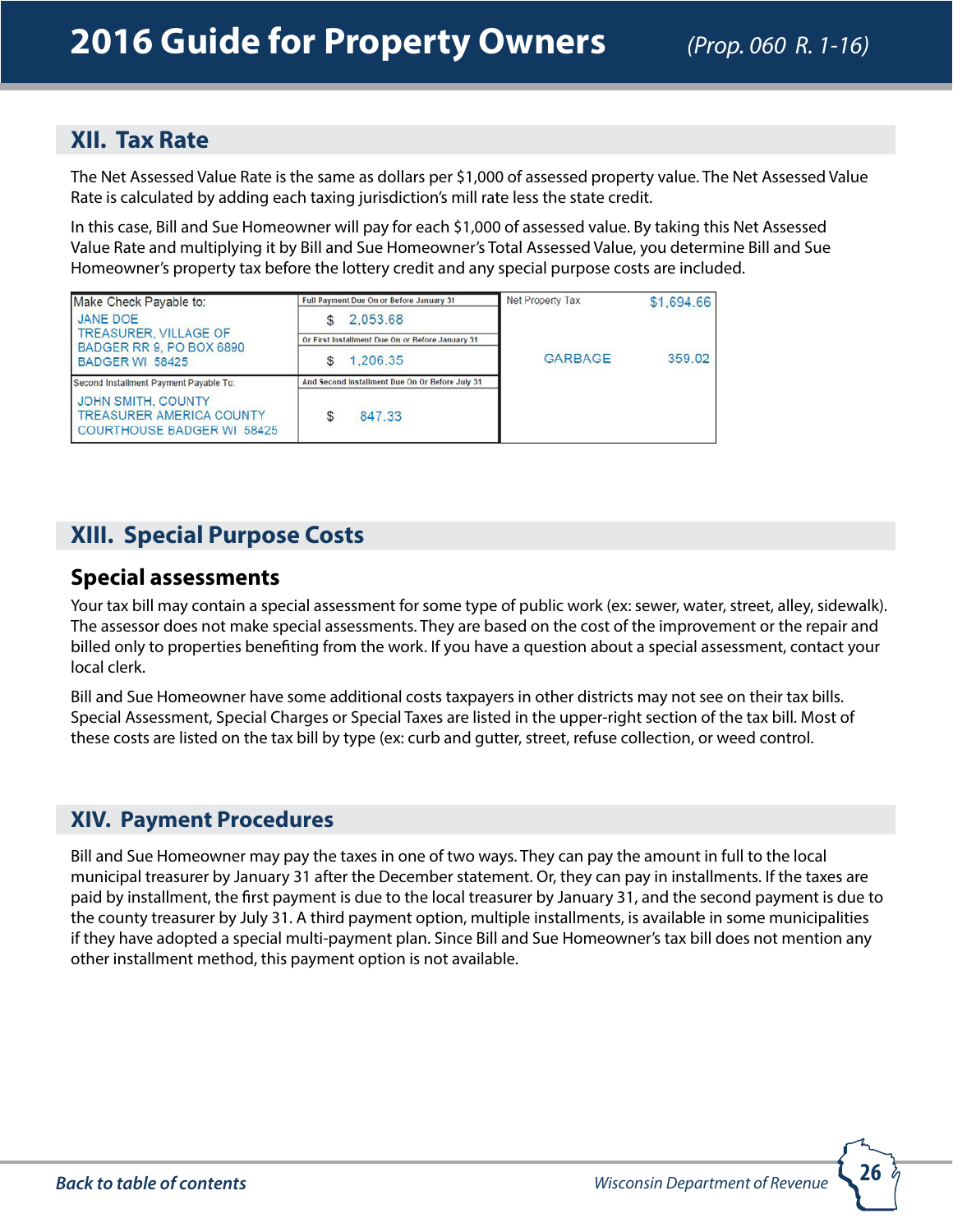## <span id="page-26-0"></span>**XV. Definition of Terms**

**Apportion –** once the amount of taxes to be levied by each taxing jurisdiction has been determined, the total tax levy must be divided, or apportioned, among all the taxation districts which contain territory in the jurisdiction.

**Arm's length sale –** a sale between two parties, neither of whom is related to or under abnormal pressure from the other.

**Assessed value –** the dollar amount assigned to taxable real and personal property by the assessor for the purpose of taxation. Assessed value is estimated as of January 1 and will apply to the taxes levied at the end of that year. Assessed value is called a primary assessment because a levy is applied directly against it to determine the tax due. Accurate assessed values ensure fairness between properties within the taxing jurisdiction. (See Equalized value for fairness between municipalities).

**Assessment level –** the relationship between the assessed value and the equalized value of nonmanufacturing property minus corrections for prior year over or under charges within a municipality–town, village or city. For example, if the assessed value of all the property subject to property tax in the municipality is \$2,700,000 and the equalized value (with not prior year corrections) in the municipality is \$3,000,000 then the assessment level is said to be 90% (\$2,700,000  $\div$  \$3,000,000 = .90 or 90%).

Assessment ratio – the relationship between the assessed value and the statutory valuation standard (fair market value for most property, use value for agricultural land, and 50% of full value for agricultural forest and undeveloped lands). For example, if the assessment of a parcel which sold for \$150,000 (fair market value) was \$140,000, the assessment ratio is said to be 93% (140,000 divided by 150,000). The difference in the assessment level and the assessment ratio is that the level typically refers to the taxation district; the ratio refers to the individual parcel.

#### **Assessment Ratio = (Assessed Value)/(Market Value) = \$140,000/\$150,000 = 93%**

**Chattel –** in law, any property other than a freehold or fee estate in land. Chattels are treated as personal property, although they are divisible into chattels real, and chattels personal.

**Equalized value –** the estimated value of all taxable real and personal property in each taxation district, by class, as of January 1 and certified by DOR on August 15 of each year. The value represents market value (most probable selling price), except for agricultural property, which is based on its use (ability to generate agricultural income) and agricultural forest and undeveloped lands, which are based on 50 percent of their full (fair market) value.

**Excessive assessment** – an appeal to the municipality under [sec. 74.37, Wis. Stats.](http://docs.legis.wisconsin.gov/statutes/statutes/74/V/37) claiming a property assessment is excessive. The property owner files a claim against the municipality to recover the amount of property tax imposed as a result of the excessive assessment.

**Fair market value –** synonymous with a property's full value, market value or – in the case of personal property – true cash value. Fair market value is "the amount the property will sell for in an arms-length transaction on the open market between a willing seller not obliged to sell the property and a willing buyer not obliged to purchase it." *Waste Management v. Kenosha County Board of Review,* 184 Wis. 2d 541, (1994).

**Full value –** (1) The value reflected as fair market value when used in reference to the valuation of real property under Section 70.32(1) Wis. Stats (this does not include agricultural property defined in [sec. 70.32 \(2\)1. Wis. Stats.](http://docs.legis.wisconsin.gov/statutes/statutes/70/32/) (2) The same as equalized value, however is often used when referring to the value of school and special districts.

**Levy –** total amount of property taxes imposed by a taxing unit.